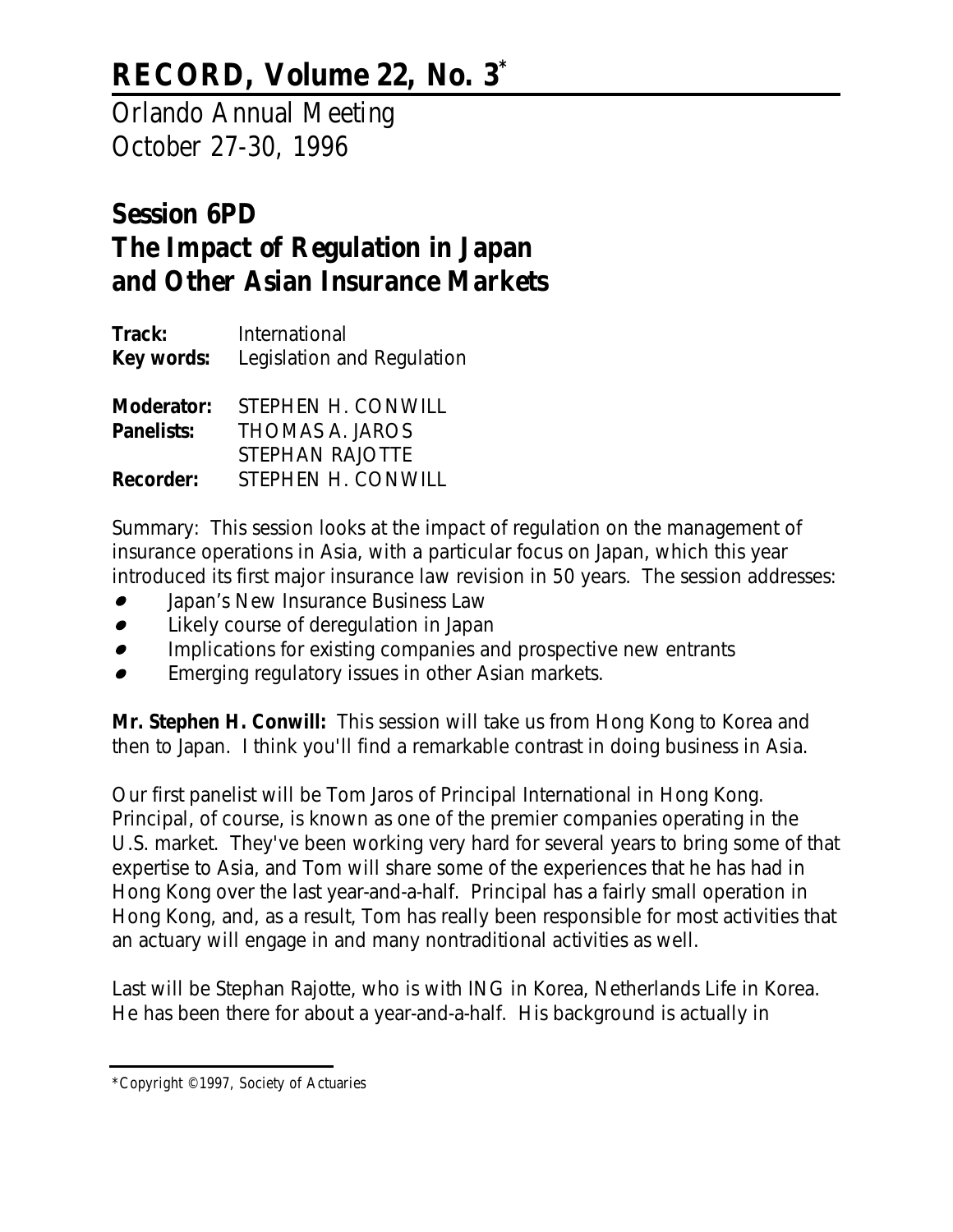marketing. He had been with ING in Toronto before being called to Korea to take on some of the real challenges that ING and the other companies in Korea are facing. Korea is known as one of the most difficult markets in Asia, if not the world, to operate in, and Stephan will bring us up to date on why that is, what's happening in the regulatory environment, and what companies can do to try to improve the situation there.

**Mr. Thomas A. Jaros:** Hong Kong is on the southern coast of China. It's an extremely small country of 400 square miles, which is 20 x 20 miles. Seventy percent to eighty percent of it is too mountainous to build on, so, you have a very high concentration of people. It's known for pure capitalism. That's not quite correct. There are rules and regulations, but, in general, the government tries to stay out of the way of business, and they state this very publicly all the time. It was a real shock to me when I first heard this, that they want to stay out of your way. We want business to go about doing business, and that's it and the government very strongly supports this position. There are very low taxes, and a service industry orientation. Hong Kong has become a very expensive place to live. Labor has become very expensive. So, almost all the manufacturing has moved out of Hong Kong. They've gone to places like China, Vietnam, or Indonesia, where you can find labor at a much lower cost.

The population is 6.3 million. It is a very popular place to start your headquarters for a foreign company. Life expectancy is a little bit higher than the U.S. One of the reasons I've been told that this happens is that it is because Hong Kong's such an expensive place and if you get sick, you can't afford to live there. The rents are very high. Most of the population is on government-assisted housing. If you're not well enough to work, then you're in trouble because there aren't very many social benefits. You have to depend on your family there. There are very few government programs in Hong Kong, so people have a need to save money. There are about 200 actuaries there, based on the number of members of the Actuarial Society of Hong Kong. You're not considered a qualified actuary unless you're a fellow of one of the institutes or societies, so there are about 100 qualified actuaries. About 50 of them are local; and 50 of them are ex-patriots. If you're an Associate of the Society of Actuaries (ASA) in Hong Kong, you're not necessarily a qualified actuary there.

Insurance has been in place in Hong Kong for some time. Forty percent are covered by some type of group policy which is very often a medical policy. Twenty-five percent of the population have an individual policy. There are an amazing number of companies in Hong Kong, over 200. Sixty-two are able to sell life insurance, but the number that are really active in the market drops down to about 10 or 15. A lot of those companies are just barely active, if active at all.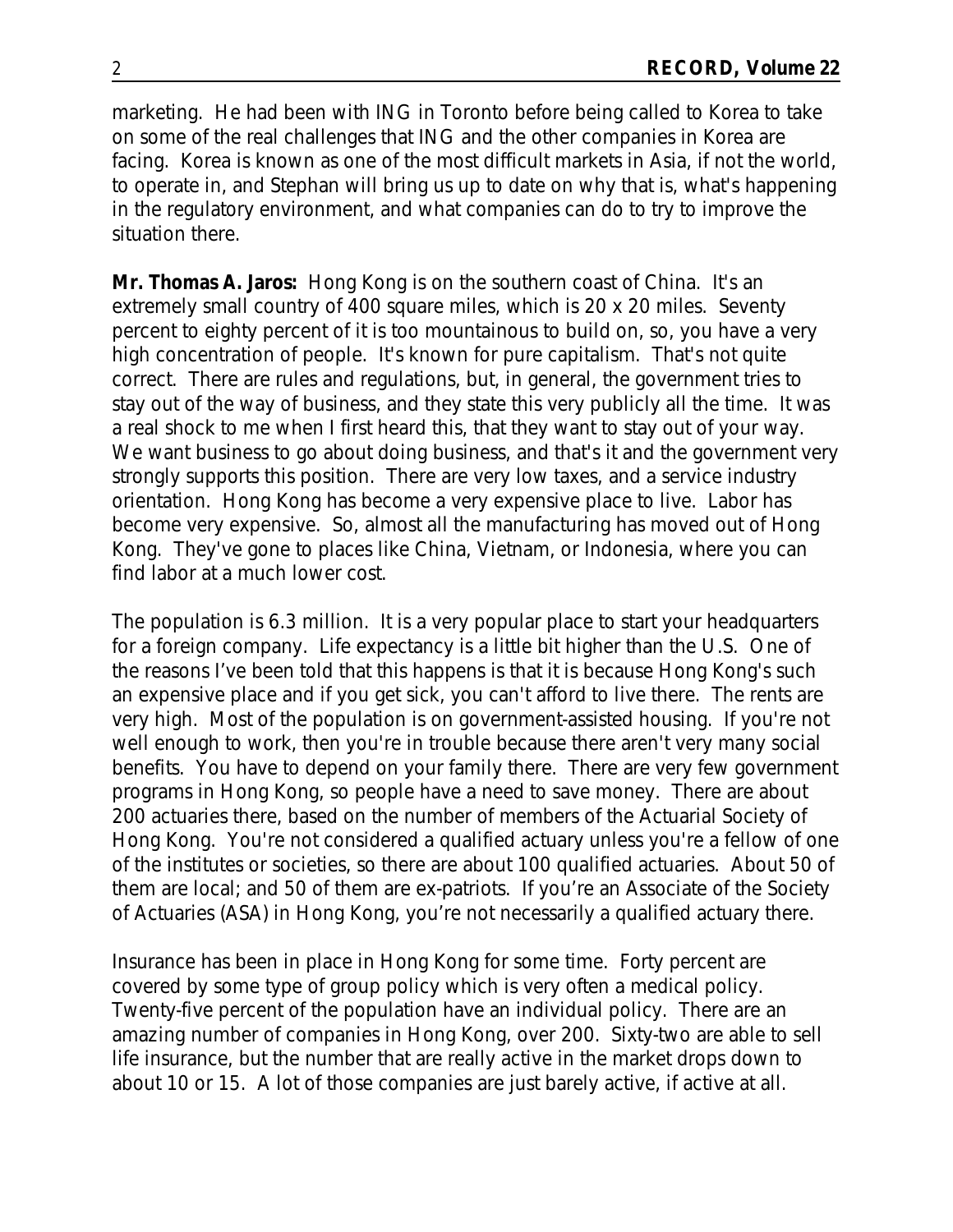Many of the companies are incorporated outside of Hong Kong. There are various reasons why you might not want to be incorporated in Hong Kong. Some of this has to do with the fear of what might happen after 1997. Others might be doing it for tax purposes. The insurance industry has been growing very rapidly in Hong Kong. Individual life expectancy has been going up. The pension industry is likely to really take off after next year. They've just passed a law that will be requiring every company in Hong Kong to set up a defined-contribution pension plan, and the group business, while it's very small, in some years in the recent past the entire sector has been growing at 50% a year. There is rapid growth in the insurance industry.

There are a number of regulatory bodies to work with in Hong Kong. The Insurance Authority is the main one—a rather recent development. They've only been around since 1990. Inland Revenue is the tax department. They have the securities and future commission, which is very similar to the Securities and Exchange Commission (SEC) in the U.S. Occupational Retirement Schemes Ordinance (ORSO) regulates retirement schemes and mandatory provident fund (MPF). That's a new law that's coming into effect probably sometime in 1997. It could be a little later depending on how long it takes to put the regulations together. They're going to wait until they have the regulations approved before the law is actually an act. The law has been passed, but they're going through this process with getting the regulations down before putting it into place.

The insurance ordinance was written in 1983. Prior to 1983 they just had a collection of laws that were scattered throughout various documents. It was consolidated in 1983. It's one of the things you could pick up and read in a few hours if you wanted to. You see that in a lot of the southeast Asian countries. You could pick up the China insurance law or the Vietnam insurance law and skim over it in a couple hours. In 1990, the Office of the Insurance Commissioner was created to oversee the insurance industry. In 1993, we had an office created to look at retirement schemes. Very recently, in 1995, they introduced the first minimum reserve and solvency margin laws. The solvency margin would be very similar to risk-based capital, but it's minimum capital requirements. In 1996, they created the MPF law, which requires companies to set up pension plans.

Taxation of insurance companies is amazingly simple. I don't know how many people are involved in financial reporting. Rather than try to work through all the problems using your profit, there are two methods available for figuring out what your tax bill's going to be, and the first one's called the 5% method. What happens here is that the tax authorities just assume that your profit is equal to 5% of premium, and then the tax rate for corporations in Hong Kong is 16.5%. You take 5% of your premium times 16.5%, and that's the taxes you pay. It's very simple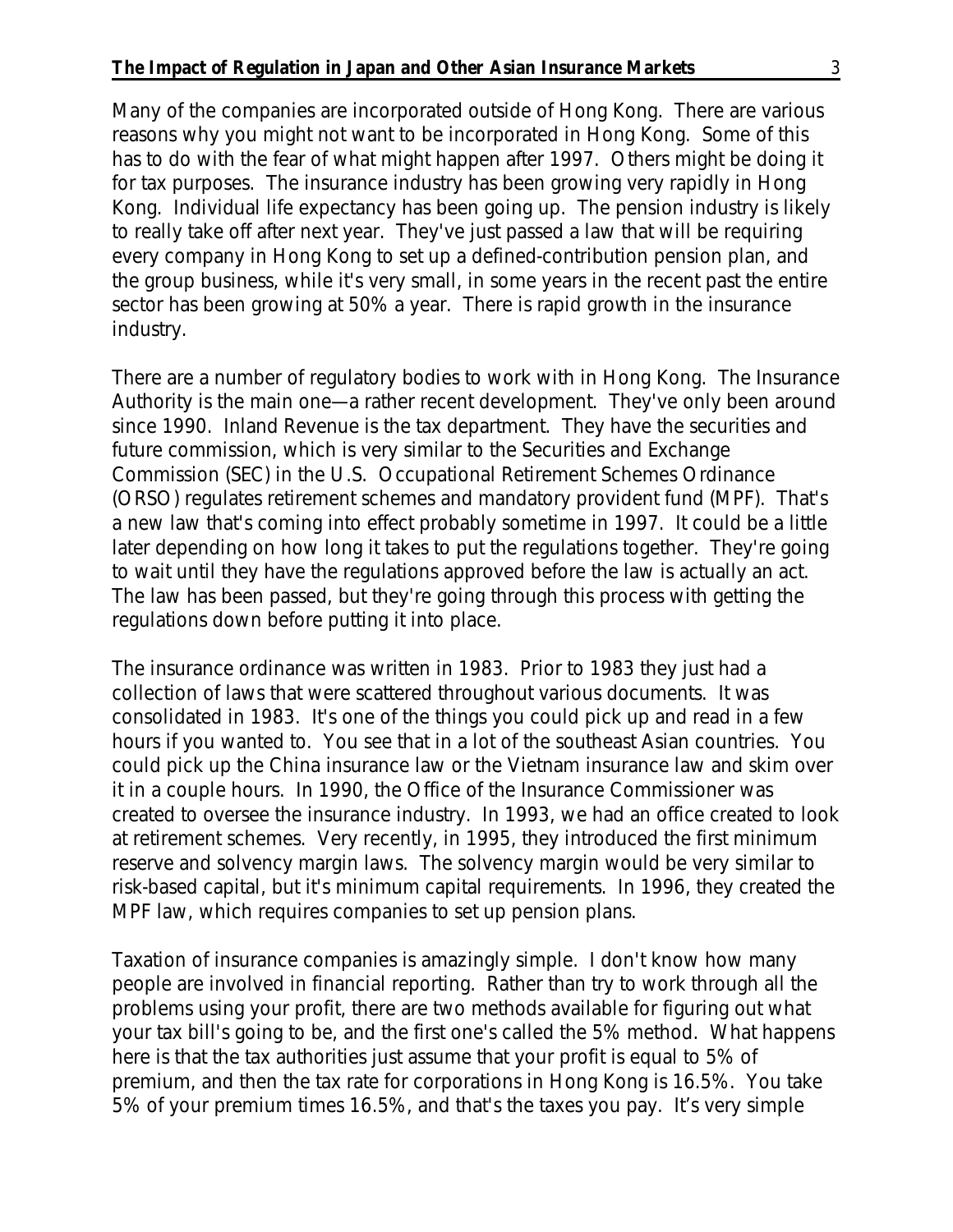and very easy to apply. It doesn't matter how much money you make. That's what it works out to be.

**Mr. Daniel J. McCarthy:** That's, in effect, a premium tax. Is there also a regular premium tax?

**Mr. Jaros:** There's no regular premium tax, and you're right, it is, in effect, a premium tax of less than 1%. A company can choose, if they like, to use the surplus method. If they choose to use the surplus method under which you're taxed on the change in the surplus, then you can't go back to the 5% method. Therefore, many people use the 5% method, but there might be situations in which the surplus method is advantageous, for instance, like in pension plans.

**From the Floor:** What's the tax rate on the surplus method?

**Mr. Jaros:** Sixteen and a half percent.

**From the Floor:** The same rate?

**Mr. Jaros:** The same rate. If you choose to use the surplus method, then you're going to stay positive with the surplus method, but if you stay with the 5% method, which a lot of companies do, you can do that.

The maximum rate for individual taxation is 15%. Investment income is not taxable to individuals. Capital gains are not taxable to individuals. You're just taxed on the income that you get from your job. That's it. You might call up your congressman and say, Hong Kong is able to make the country run with low taxes, but he might point out, if you look at Hong Kong, they don't need any tax benefits in order to sell their whole life and endowment products. Why don't we just get rid of the tax benefits for whole life and endowment policies? It's amazing because they do sell a lot of policies in Hong Kong that are either whole life or endowment with no tax advantages whatsoever.

In Hong Kong, it's very hard to determine if your company, or a company that you're buying a policy from, is financially strong or not. The statutory financial statements are not made available to the general public. There's only one publicly listed company in Hong Kong. So, you can find their statements, but that's the only company that's like that. The rating agencies really haven't come in yet. They're starting to come in, but that's a voluntary thing. One measure of strength that is often quoted is the number of agents on staff. I always thought that was an interesting thing. It might stem back from a long time ago. If you're working on a cash basis, or if you have a lot of agents bringing in new business, you're always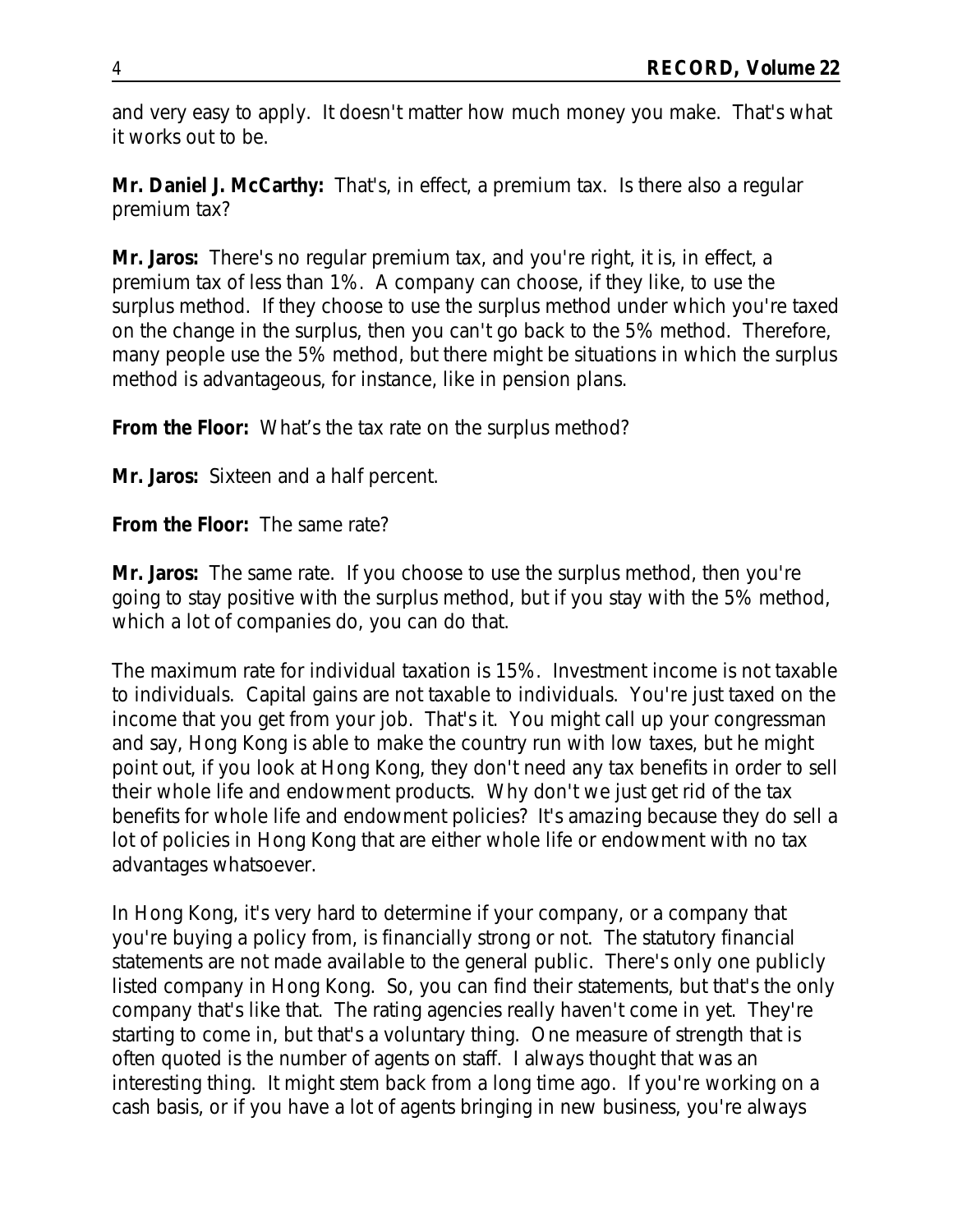going to be able to pay off claims from old policies. I don't think that's the case now in Hong Kong, but that might be, and it's just my own personal speculation of how it started several years ago. Standard & Poor's (S&P) has come in and looked at a few of the companies in Hong Kong. They generally think that the life insurance industry is OK. Their view of the general insurance or the nonlife insurance is a little bit pessimistic. This created a little bit of uproar when S&P made these statements because the Insurance Authority at the time stated that they should be the body looking after whether a company is strong. It didn't take too kindly to having an outside body come in and tell them how strong the industry is.

Minimum reserves and solvency margin regulations are very recent introductions into Hong Kong. Both are based on British standards. The idea was to come up with very simple rules that would still offer the consumer some protection. However, they're very short documents. There was a walkout from the Actuarial Society of Hong Kong when they first tried to introduce these regulations. The Actuarial Society of Hong Kong doesn't have as much influence as, say, the Society of Actuaries (SOA) or the American Academy of Actuaries (AAA) has in the U.S. There were many people who felt that there wasn't enough input from the actuaries when they were coming up with rules and the regulations. So, there's a little bit of concern. Things happen very fast in Hong Kong. With things happening so fast, there isn't always enough time for input from all bodies.

The solvency margin regulations, like I said, are a very recent development. This is most of the formula. The actual document is four or five pages long, but look at the net amount of risk, 0.3%. Then you take 4% of your reserves, and you have it for your basic whole life policy. That typically works out to be a solvency margin of maybe 40–50% of premium. Health insurance would be 20% of premium. Once again, they're just trying to come up with something here that will offer the consumer some protection, but they want something relatively simple to implement. They're not working with a very large staff at the Insurance Authority. They want something that's workable to start off with.

There is no need to file rates or materials with the Insurance Authority. If it's an investment-lined product, you do have to file with the Securities and Futures Commission. They want to look at your illustrations to make sure that you're following the regulations. They do look at things very closely for an investmentlinked product, but if it's not a investment-linked product, there's no need to file with the Insurance Authority.

The new law that's coming into effect, which has been passed but we're still waiting for the regulations to go through, requires all employers to set up a definedcontribution plan or an equivalent plan of 5% of employee contributions, 5%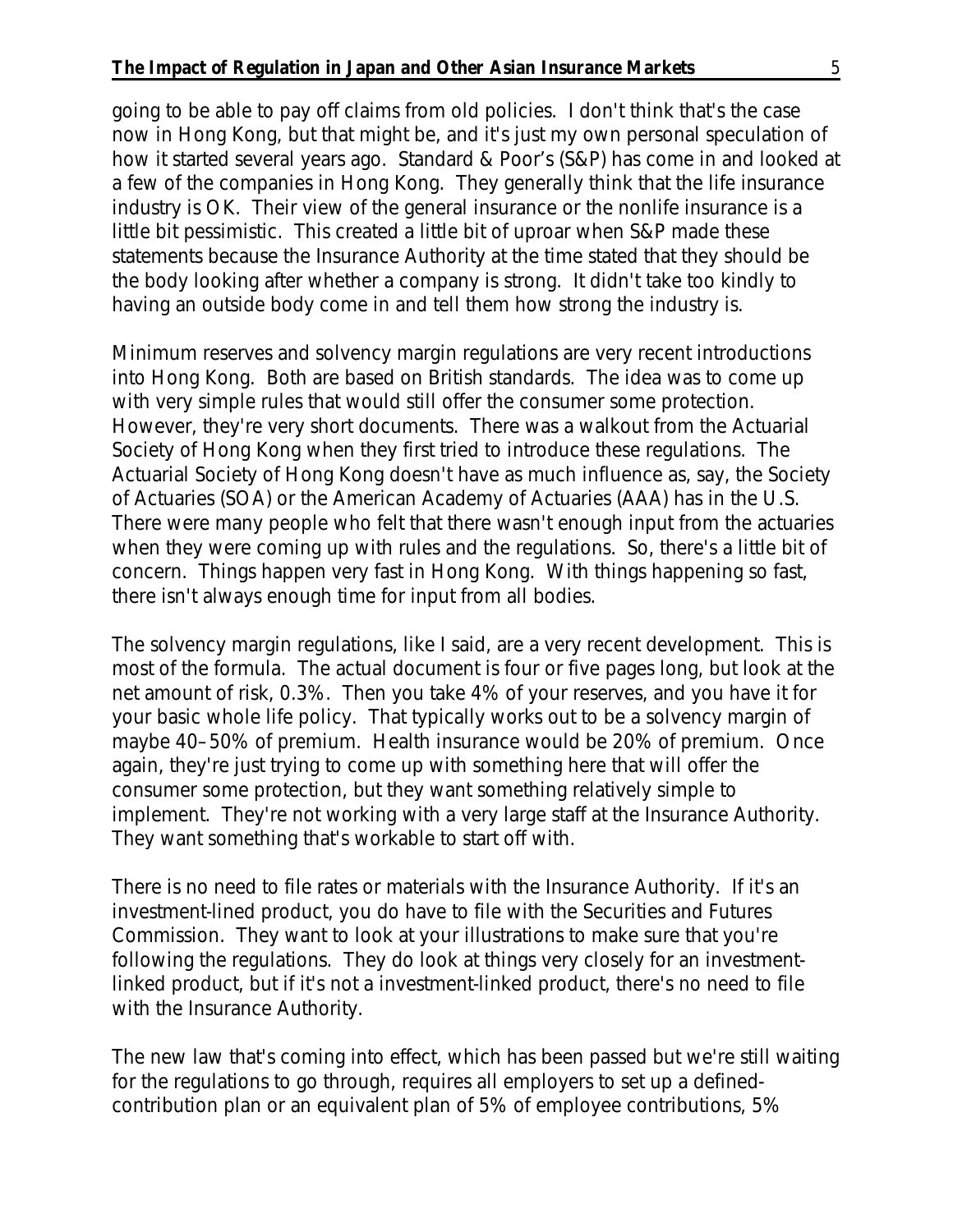employer contributions, and a preservation of benefits, meaning that you can't get your money out until you're age 60 or when you retire, and the benefits are portable. You can take them from company to company, similar to what you would find in the U.S. with a 401(k) plan. The regulations are still being worked on. One of the reasons that it might take a little longer to get the regulations through is there is a changeover in government which is taking place next year. The insurance issues and the pension issues are not a high-priority item compared to the other items that have to take place before 1997. It is far down the list of things that people are looking at.

The Hong Kong dollar has been pegged to the U.S. dollar since 1984. One U.S. dollar has been equal to 7.8 Hong Kong dollars since 1984. It fluctuates a little bit, from 7.73 to 7.83. What this had led to is a lot of U.S. dollar policies in Hong Kong. You also have a lot of companies using U.S. dollar assets to back up their Hong Kong dollar liabilities.

**Mr. Conwill:** Is there a guess as to what would happen if the peg were removed?

**Mr. Jaros:** I've heard that it could go up or down. People generally believe that if the peg was removed and you invested in U.S. dollars, you would come out ahead, but that's only a guess. The inflation rate in Hong Kong is maybe 10–12% compared with the 2–3% you see in U.S., but you still have interest rates that are comparable to the U.S. because of the peg.

There are no foreign currency restrictions for life insurance companies at this time. The statement there is not quite correct about general insurers. General insurers are property/casualty companies. They're required to hold 80% of their assets in Hong Kong, but not necessarily in Hong Kong currency. You might want to make note of that. Just that the assets have to be held in Hong Kong; they don't have to be in Hong Kong currency. They're considering a 30% requirement in Hong Kongdenominated assets for pension plans in the future. It's just something they're considering. It has been a real controversial issue in Hong Kong. They don't like to have restrictions on which way their cash can go.

Of course, in 1997 Hong Kong's going to move from British rule to China rule. There are not big changes expected in the insurance industry. There'll be changes, and you heard James Baker talk about these earlier, but insurance is fairly far down the list as far as important items are concerned in Hong Kong. You might see something that's going to affect the insurance industry from the outside. China has its own insurance law. It specifically excludes Hong Kong, Taiwan, and Macau. These are all countries which China believes are part of its territory. Hong Kong reverts to China next year, Macau in 1999. Macau is a very small Portuguese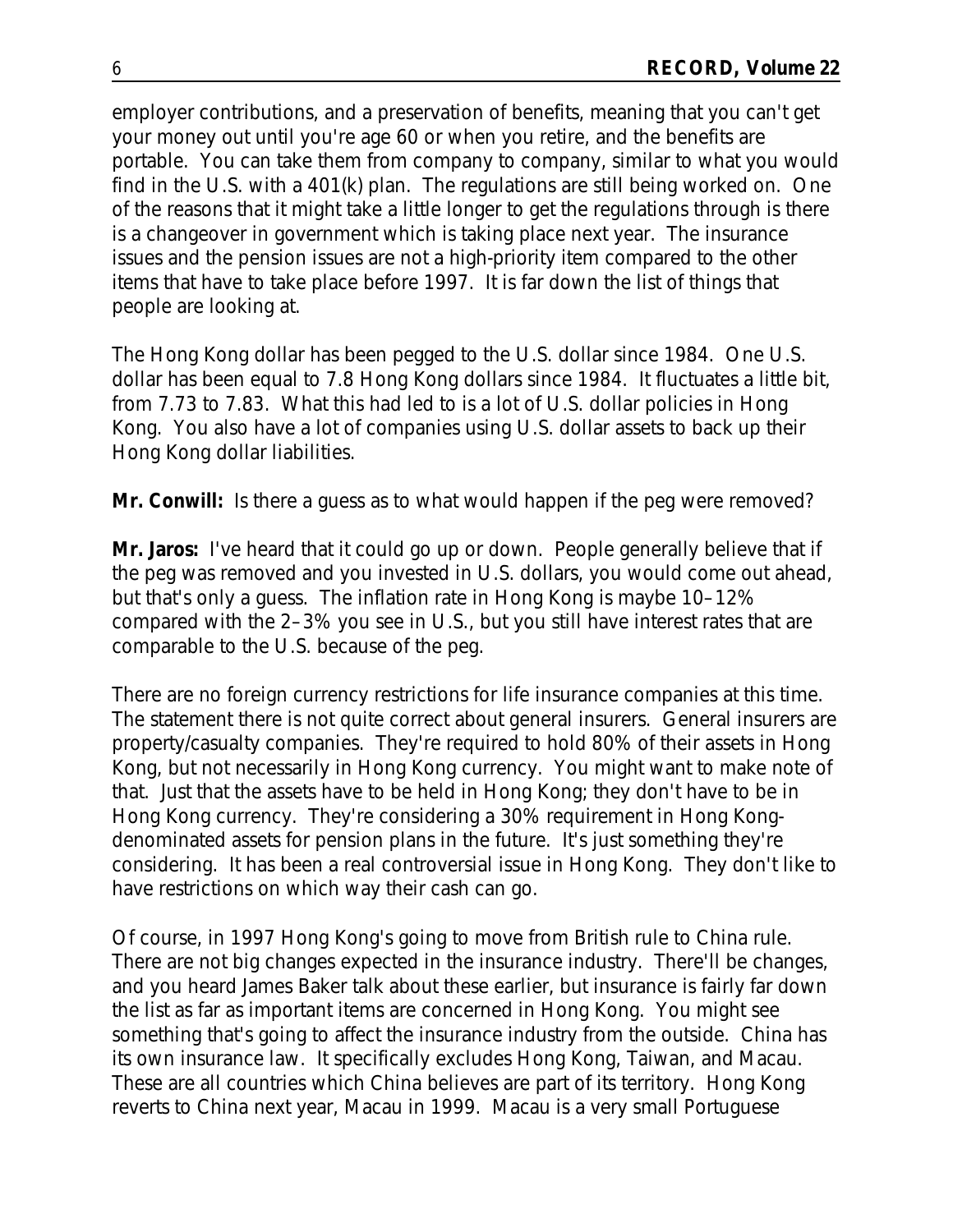colony, like Hong Kong, and, of course, if you read Chinese law, you'll find Taiwan mentioned as a territory of China all the time.

The regulation are very few in Hong Kong. There is a noninterference policy from the government. They don't like to get in the way of business. It's a rapidly evolving market, and very rapidly growing. The China switch-over is not expected to make major changes in the insurance industry, and while regulation has been low, it is growing, and it is growing from where it has been in the past.

**Mr. Conwill:** Just to make one comment on something Tom said that I really appreciate, he said things happen fast in Hong Kong. In contrast, things happen very slowly in Japan.

**Mr. Stephan Rajotte:** I work for Netherlands Life Insurance Company in Seoul, South Korea. I'd like to first tell you a little bit about the market environment in South Korea, three major forces influencing regulations, and then I'd like to make some recommendations for the future of regulations. I will keep my comments basically on the life insurance industry, but also I will address some issues about the financial industry.

South Korea is, I think, one of the economic miracles of the 1980s and 1990s. Currently, South Korea is the 11th-largest economy in the world. They came from 1960 where the GDP per capita was around \$500 U.S., and today it's over \$10,000 U.S. They have done that in 30 years. It's the sixth-largest producer of cars in the world. It's just amazing what they have achieved in such a short period of time. Just to put it in perspective, in the 1960s, North Korea was also at about \$500 U.S. per capita, and today North Korea is still around \$600 U.S. per capita. So, basically no change in 35 years in North Korea but tremendous growth in South Korea. South Korea's the sixth-largest insurance market in the world, and I will tell you later why that happened. Until 1987, there were only six life insurance companies in Korea. Today there are 33. The 1995 premium income growth was 27%. The annual growth projected for the next ten years is 15%

**Mr. McCarthy:** What is the inflation rate?

**Mr. Rajotte:** The official inflation rate is about 5%, but the real inflation rate is 8–9%.

**Mr. McCarthy:** Is the growth rate in real dollars or nominal dollars?

**Mr. Conwill:** I think it's nominal.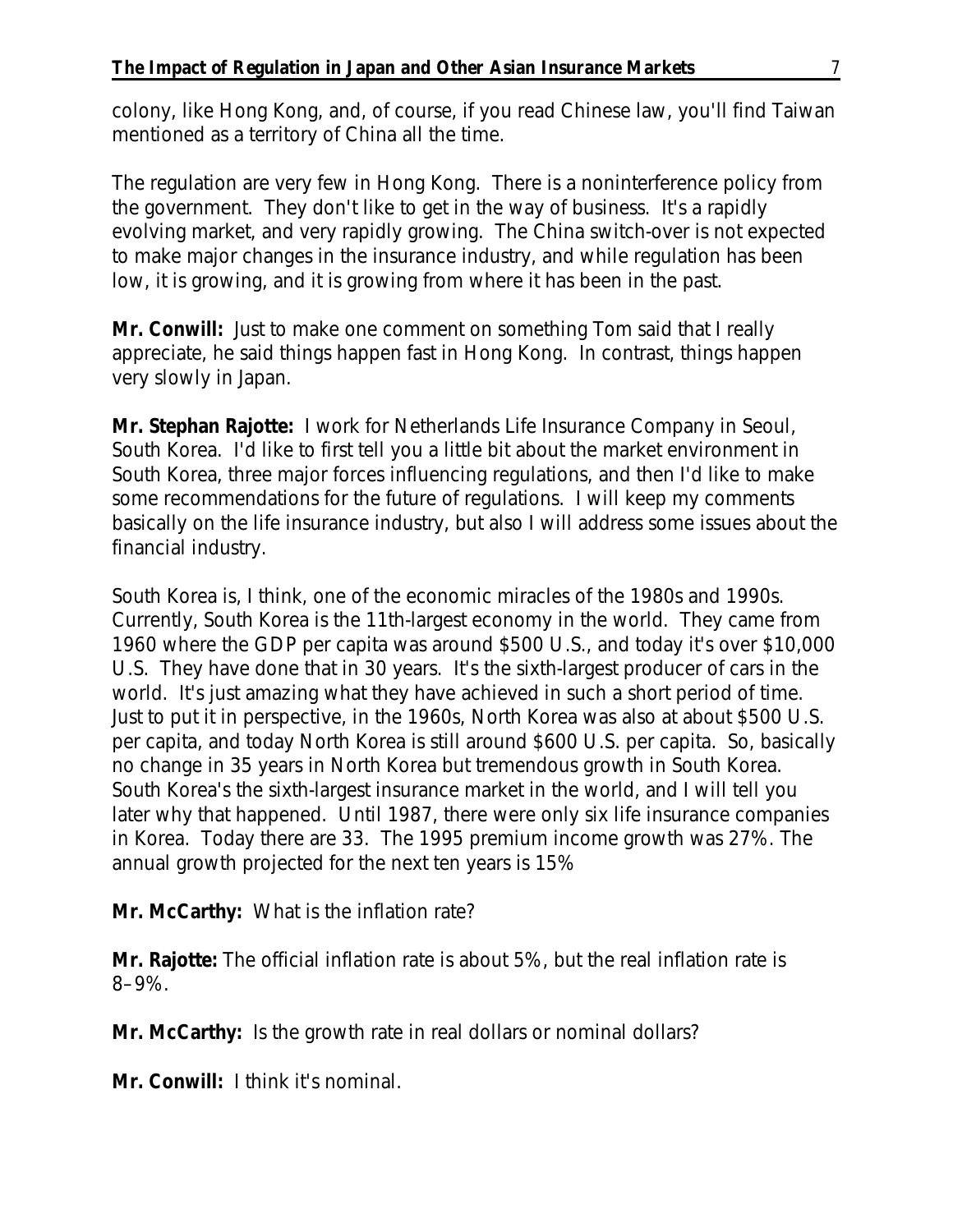**Mr. Rajotte:** Yes, that's right. If you can have, let's say, a Korean heaven, you would have God as the Ministry of Finance and Economy (MOFE), where basically it decides everything, and, as opposed to Hong Kong where the government is very involved in the regulation as you will see. The Insurance Standards Board (ISB) would be St. Peter where he's basically directing the order from God, and the Korean Insurance and Development Institute (KIDI), is basically the angels doing all the work and all the rates and all the checking. That's the Korean environment of regulation.

The insurance industry has grown very fast because of the tax advantages of life insurance. Those tax advantages, though, are disappearing very quickly, and right now it's expected that within the next year or two everybody, and I mean banks and other financial institutions, will have all the same tax advantages as the insurance companies. In the past that has not been the case, and that's one of the reasons why the Korean life insurance industry has grown so fast.

If you look at current market share, the original six life insurance companies have 72% of the market, and new foreign companies of which there are five, have 0.3%. I'm proud to say we're the largest one. However, you could look at it from the point of view that the big six have lost 28% of the market in the last nine years. So they had 100% of the market, and they've lost 28% to the new companies. In terms of product mix, about 68% of products are savings, and it's still very much a savings-oriented industry. When you see premium growth and projected growth, it's very heavily based on savings product. Insurance as such, whole life and term, is not a big portion of the premium income.

There are 360,000 career agents or tied agents, 95% are female, mostly housewives. Retention of agents is about 35% after one year.

**Mr. Conwill:** That's 360,000 in a country of 45 million!

**Mr. Rajotte:** Yes, the population is 45 million. The 13-month persistency is around 55%. The company with the best 13-month persistency would be around 70%. So, it's a problem in Korea.

I just told you a little bit about the market environment in Korea. Now I'd like to talk about three major forces influencing regulations in Korea. Social values are changing, and I will explain how that influences the regulations. The government's ambition has a very big impact on regulation and the life insurance industry itself.

Family values are changing very much in Korea. Traditionally, the family lived together, even newlyweds. After they married, they lived with their parents. So,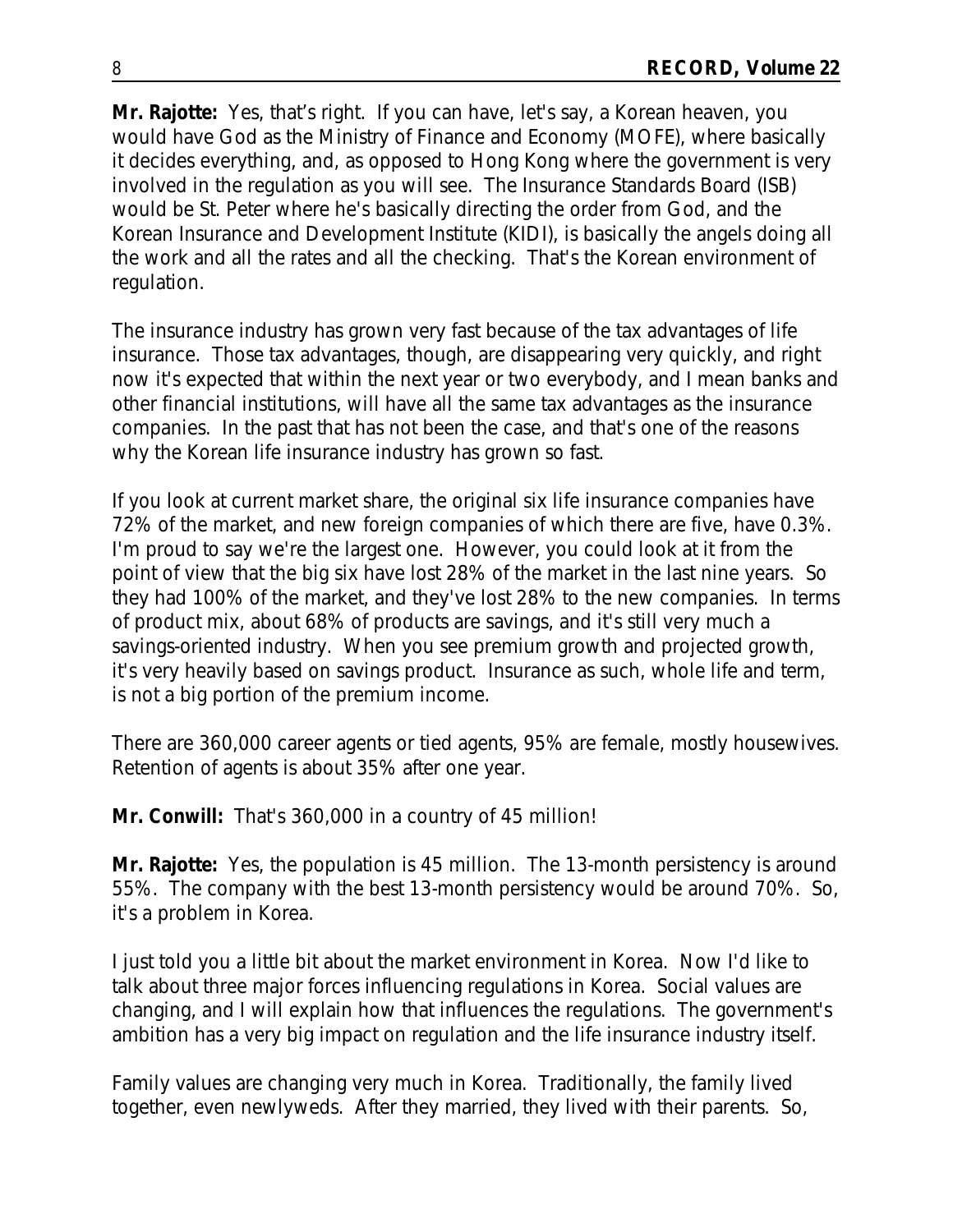## **The Impact of Regulation in Japan and Other Asian Insurance Markets** 9

you still find most of the people there living with the parents. Parents, children, and grandparents are all in the same house. They are much smaller houses or apartments, than what you have in the States, but that's changing. The younger generation, wants to move; they want to live on their own, and there's a lot of pressure in the family units to be broken. There was also some market research done in Korea recently with some focus groups made up of the younger generation, and they found out that the #1 priority of the people in those focus groups was to make money.

Now that's not very different than a lot of other countries in the world, but when you look at the family traditions, this is a very big change in Korea. Family was not even in the top five priorities of those focus groups. It's changing very much.

They want money to buy things. They want a house. They want a car. They want to move away from living with the rest of the family. What this has done is created a society of heavy spenders. You will not believe how much money the young generation is spending in Korea, and there's a lot of rich people as well. What this has done—because of the purchase of foreign goods and the interest to buy something American or European—has caused the trade deficit to increase tremendously in Korea in the last couple of years. Now, you might say how does the change in the social values, impact the regulations? The Korean government recently allowed a new tax incentive product to be sold by insurance companies and banks. Everybody's on the same playing field. There is no advantage for insurance companies compared to banks. That product is solely designed to try to help reduce the trade deficit that Korea has. They told us on October 21, 1996 that they would allow us to start selling this product. Everybody has the same product, even all the insurance companies and the banks. That product takes people back to the days when they were saving a lot more of their income.

As in many Asian countries, the population is aging, and there's a need to do more long-term planning. The government is starting to realize that, and they're starting to make some changes to help the aging population. There's also, I believe, because of that, tremendous opportunity for financial planners because there's a great deal of money, but a lot of people really don't know what to do about saving for the long term.

In terms of government's ambitions, the priority of the government is very clear. You see it almost every day in the newspaper. They want to be part of the Organization for Economic Cooperation and Development (OECD) and the World Trade Organization. That's their goal. They make some changes on a weekly basis to the regulations because they feel that if they make those changes, they will gain easier approval to join OECD. From a Canadian perspective, being part of OECD is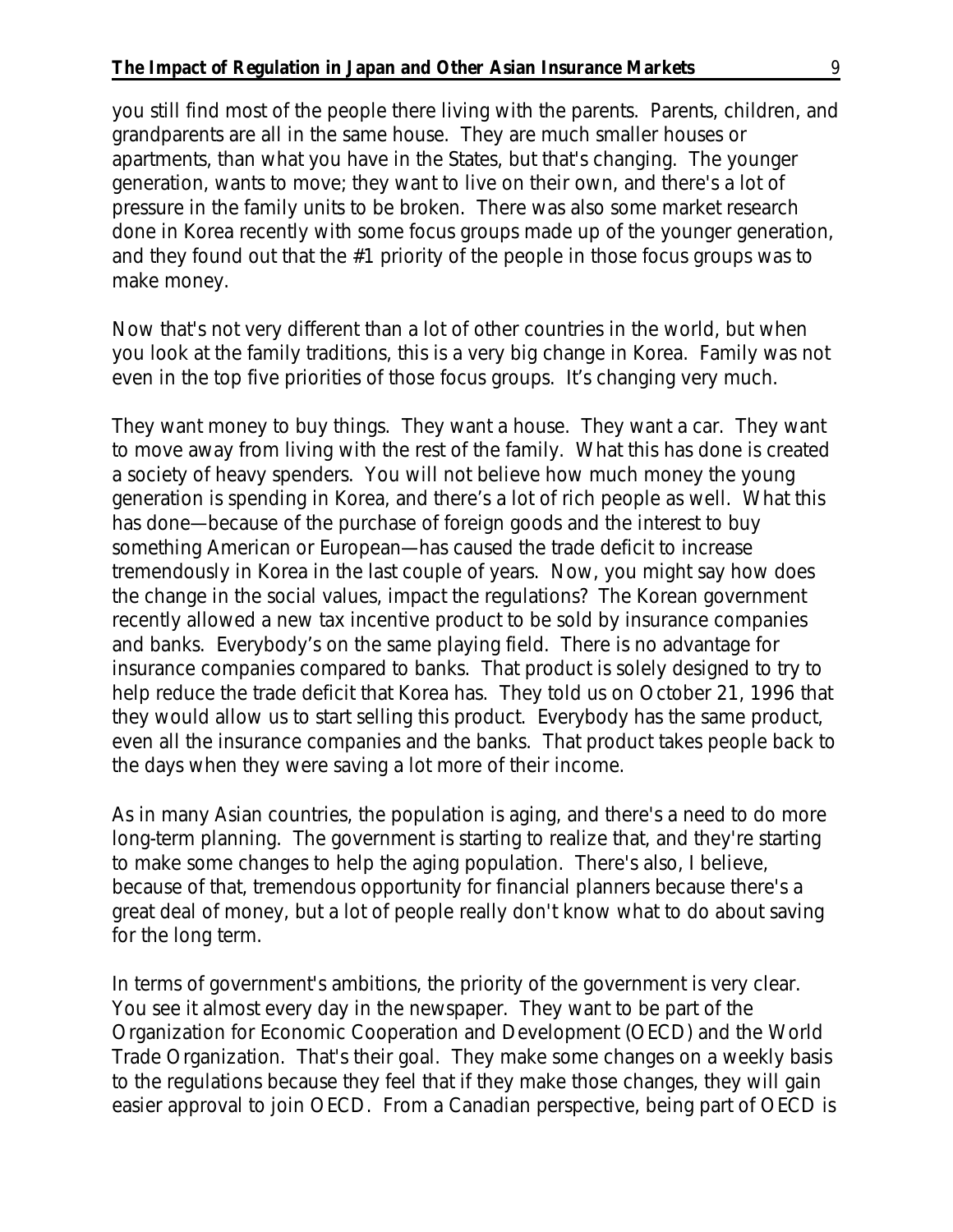maybe not so important, but they want the status recognition. The government is also very interested in globalization; so much so that they're encouraging companies to expand overseas. For example, individual mortgages didn't exist in Korea two years ago because the government wanted the banks to focus on lending money to the companies that wanted to expand overseas, and the government controls the loans. They still do. Everybody was focused on expanding overseas, and now you see more and more products from Korea, Samsung, and Hyundai. They're coming to North America and Europe, but I think we haven't seen the tip of the iceberg yet. They're heavily involved in expanding overseas, and you will see more of that.

First, I want to explain one difference between Japan and Korea, and that relates to concentration of wealth. In Japan, you have many companies doing business with each other. For example, Toyota may get many other companies to make some parts for the cars. They all work together, but they're owned by different people; there are different shareholders. In Korea we have conglomerate companies which basically own 300 companies. Samsung, for example, is the largest life insurance company, but they also build buildings and they build chairs. They also build televisions. They have stockbroker firms. They're involved in just about everything. Sometimes I look at something in Korea, and I say I'm sure Samsung makes this. There's only about 30 of those chaebols or conglomerates—that's what I mean by concentration of wealth. Most of those conglomerates are owned by families, and there is a large number of very rich people there. There are a lot of people in the lower or middle class but no upper middle class. There are the very rich, and then there are the others. The government realized that, and is starting to try to change just by allowing loans to new entrepreneurs. What would happen in Korea is, when a person would start a business, as soon as the business is successful, this entrepreneur would go to the bank and say I need money to expand. The bank would reply that they only lend to companies that go overseas. If you are not going overseas, then no money. Samsung or Hyundai would then buy that business. That's the way it worked, but the government is slightly changing that approach.

Sometimes I wonder if there is a long-term strategy and if the government has some long-term objectives because things do change very quickly in Korea. I would say almost every week there's some kind of announcement of changes which takes everybody by surprise. Thinking about the long term is something that I believe the government needs to do a little bit more work on.

Deregulation of the financial industry is very much needed in Korea. They're making changes, but the changes are driven by joining OECD, and they are slow to make some other changes. You have to understand that 35 years ago this country was basically broke. I mean people were poor and nobody had any money, and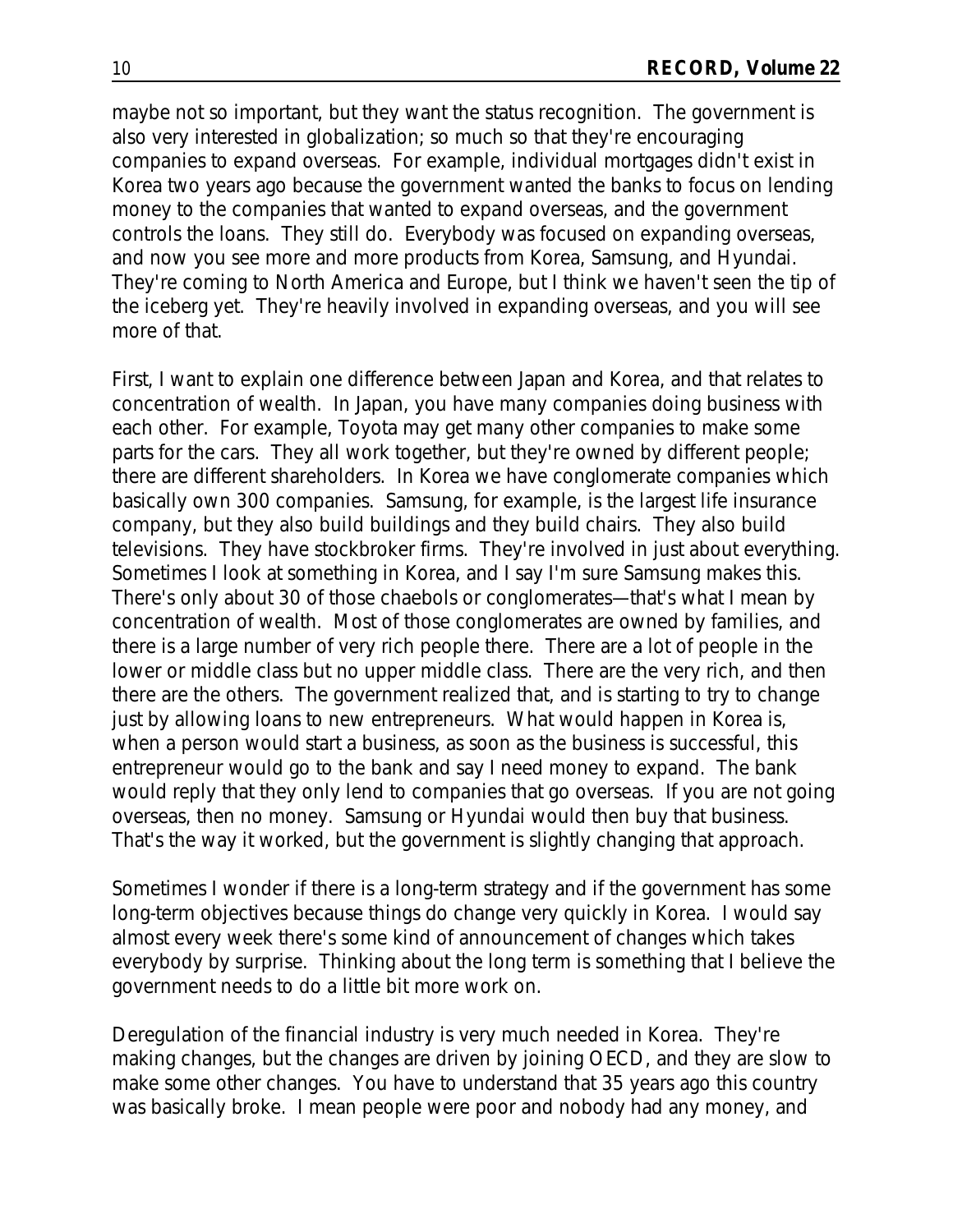now they've achieved so much in such a short period of time, that they're afraid to give it up. They're afraid somebody from the States or Canada or Europe will come in and destroy what they have built over those 30 years. That's one of the reasons why they're very cautious about changing regulations. They make some very small change from our perspective. The Korea economy needs deregulation, and you see this kind of recommendation regularly.

The life insurance industry is the third force. First, I'm going to divide this force in three areas. I want to talk about the solvency issues, product development, and distribution issues. Regarding solvency, in the late 1990s, the government wanted to give some incentive to the new insurance companies. The government allowed everybody to defer 50% of their cost, including commission—to help them develop market share because, remember, there were only six companies up to 1987. What happened is many of those companies went after market share in a very aggressive way, so much so that they spent a lot of money. What's happening now is that that money is basically gone, and now they have to amortize those deferred assets. They need more capital, but there's no money. That is a serious problem in Korea. In 1985, the industry total losses were \$760 million U.S. The accumulated losses of the industry were \$2.9 billion U.S. It was the net capital of the industry, minus \$1.5 billion U.S. It's expected to go to \$2 billion, minus \$2 billion net capital for all of the insurance companies together. I don't know too many industries in the world that are working with a  $-\$2$  billion net capital. This is a very serious problem. From the insurance company's point of view; they're getting 27% premium income growth.

They're looking at it from a cash-flow point of view, or at least that's my perception of it. They're saying we're getting premium income. As for solvency and reserves, they're not as concerned as they should be, and the government is really struggling to try to make the companies a little bit more attentive to this without breaking the relationship, which is also very important in Asia. There are nine companies which are bankrupt. They really have serious problems, but the government has just recently announced that they will allow mergers. They will also allow companies to merge and to fire employees. This is brand new. Traditionally in Korea, if two companies wanted to merge, the government did not allow the companies to let go any employees. Nobody saw a need to merge because what would be the purpose? Even now when you see those kinds of deficits in capital, I think it will even be difficult to have companies merge, but we will see. It will be interesting. By the way, in February 1996, the government reduced the solvency requirements to a level that is much lower than risk-based capital or what you have in Europe. There's still a lot of pressure on the government to reduce those solvency requirements even further. The pressures are coming from the insurance companies which do not have capital to put in. It will be interesting to see what happens.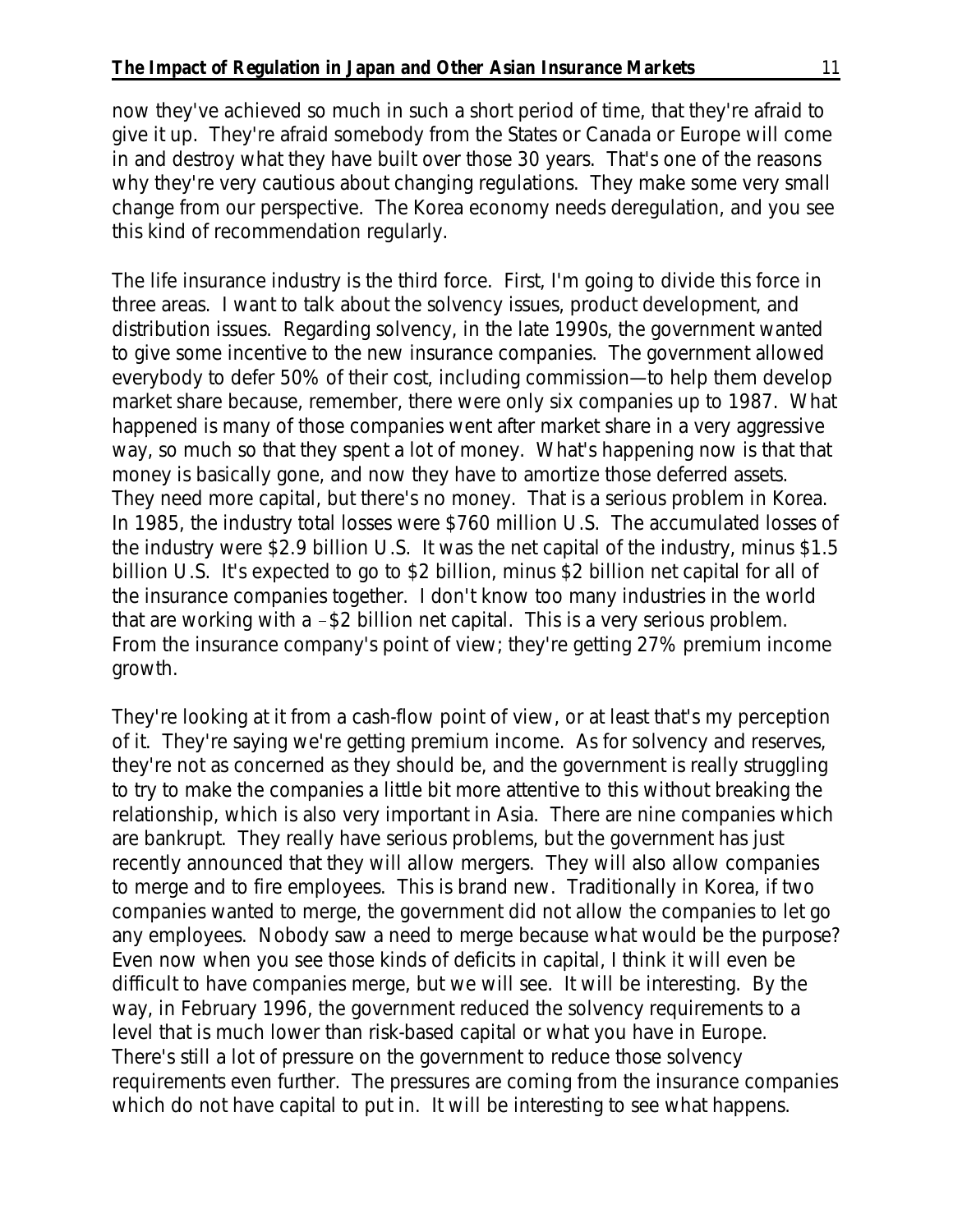Product development includes very strictly regulated interest rates, mortality tables, dividends that we pay, and products that we're allowed to have. Contrary to Hong Kong, we have big books telling us how to price products and so it's very detailed from that point of view.

The product approval process is very complex. If you want to have a new product which doesn't exist, it will take six months to be approved. It's quite likely that it will be sent to all your competitors to ask for their opinion, and by the time it is approved, it's most likely that the competitors will introduce it as well. If you want to copy an existing product, then you will get approval in two weeks. However, in the brochure that you give to the client you have to say that you have copied the rates and everything for this product from XYZ Company. That's a bit different.

Universal life is not allowed. Unit-linked products are not allowed. This is something I'm working on, trying to help the government introduce universal life. They are interested, but I feel they will take a little bit of time. Product guarantees are usually 7.5% interest rate for the life of the product. Most life insurance products, savings, or protection products guarantee 7.5% on the investment. The longest term investment vehicle is three years. You don't have ten-year and 20-year bonds. A three-year government bond is the longest that you'll find. There is quite a bit of a potential asset and liability matching problem. By the way, interest rates currently are about 12% in Korea. A year ago they were about 16%, and everybody's expecting the rates to go down further. One of the reasons some people say that there's not so much concern about matching of assets and liabilities is because the persistency is so bad!

In terms of distribution, commission levels are regulated, and they're relatively low. Recruiting quality agents is quite difficult because of the image of housewives, and pressure sales is still very much part of the Korean public. That's how they perceive life insurance agents. Training is minimal. Very few agents are what I would call financial advisors or financial planners. They're basically just selling based on a relationship. Very little needs analysis is being done, if any. The regulation requires improvement in persistency. Every year the government sends us a document we have to fill out on what we are doing to improve our persistency, but it's not followed very well by the companies because persistency is barely moving up. Independent agents are not allowed yet; however, they have announced that starting in 1997 they will allow independent agents. There will be quite a few interesting changes. They've also allowed cross-border selling, which when you ask them they're not entirely sure what it means. They will basically allow companies or agents from other countries to sell products in Korea in 1997. This is something that was announced in the newspapers which was very big news. If you call the government and ask "What did you mean by that?" they say, "We're working on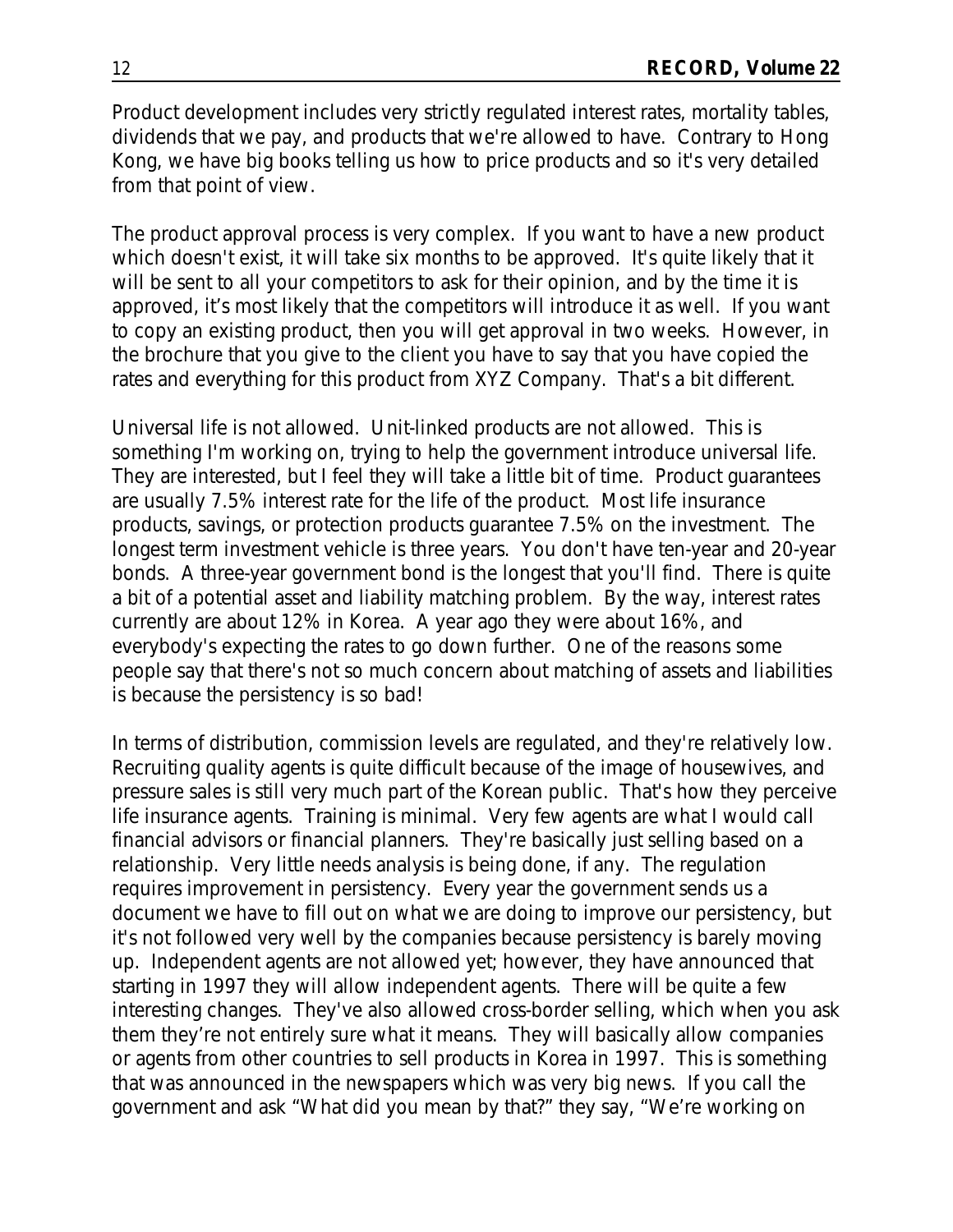defining how that's going to work." In fact, they do have a bit of time, but it will be interesting to see what happens.

The three forces, social values, the government's ambition, and the industry. In terms of some recommendations, this is my personal opinion, I would really like to help the government. I'm trying to do that, and actually the American Chamber of Commerce in Korea is now working with the government to try to develop an overall long-term plan for the financial industry, not only the life insurance industry but also nonlife, the banks, and brokerages. I think this is very much needed. Then, once we have this plan, we have to enforce regulations to achieve that longterm plan. Sometimes the government has not been strict in enforcing regulations. For example, on solvency issues many companies are underfunded, and they should not be allowed to continue to do business, but there's no change being done on that issue. I would like the government to liberalize the product development process, which would open the door for true competition. As I said earlier, they're very cautious about that, and I think they have to be, but I would like that to be open a little bit faster. We also need to do much more training, particularly of the distribution system, but of the general public as well.

In conclusion, in the short term we will see many changes. In the medium to long term, I think there are a lot of good opportunities, and the last thing I'd like to mention is that I'd like to tell you a bit of an analogy, for the east-versus-west way of thinking. It's very easy to look at what I've just explained to you and say, "This is terrible. How can they allow those kinds of things?" Sometimes things happen in different ways. In Asia, things don't work in the same way that we're used to. They get there, but they get there not by doing one, two, three, four, five, but by doing five, two, three, one, four. Sometimes when you're there you say, "That will never work," but it does work. For example, I do my own driving in Korea, and a lot of ex-patriots tell me I'm crazy, because, if you have an accident as a foreigner, you go to jail. They first have to find out if you have enough insurance to cover the accident and what happened. So, a lot of expatriates say no driving for me. I'm not interested in going to a Korean jail. The signs are not always in English, so that's another problem. The traffic is also quite incredible in Korea. There are three million cars. There are 14 million people living in Seoul. You have to be aggressive to drive in Korea, otherwise you get stuck in a corner. If I would drive the way I drive in Korea here, I would probably go to jail, too, but my point is that they get there. People go home at night. They make it to their home and to their work every day, and things work. If we would drive the way people drive in Korea in the States, with the same kind of density of cars, it would never work. By the way, Korea has the second-highest traffic accident death rate in the world. They have a different way of doing things, but in the end it works.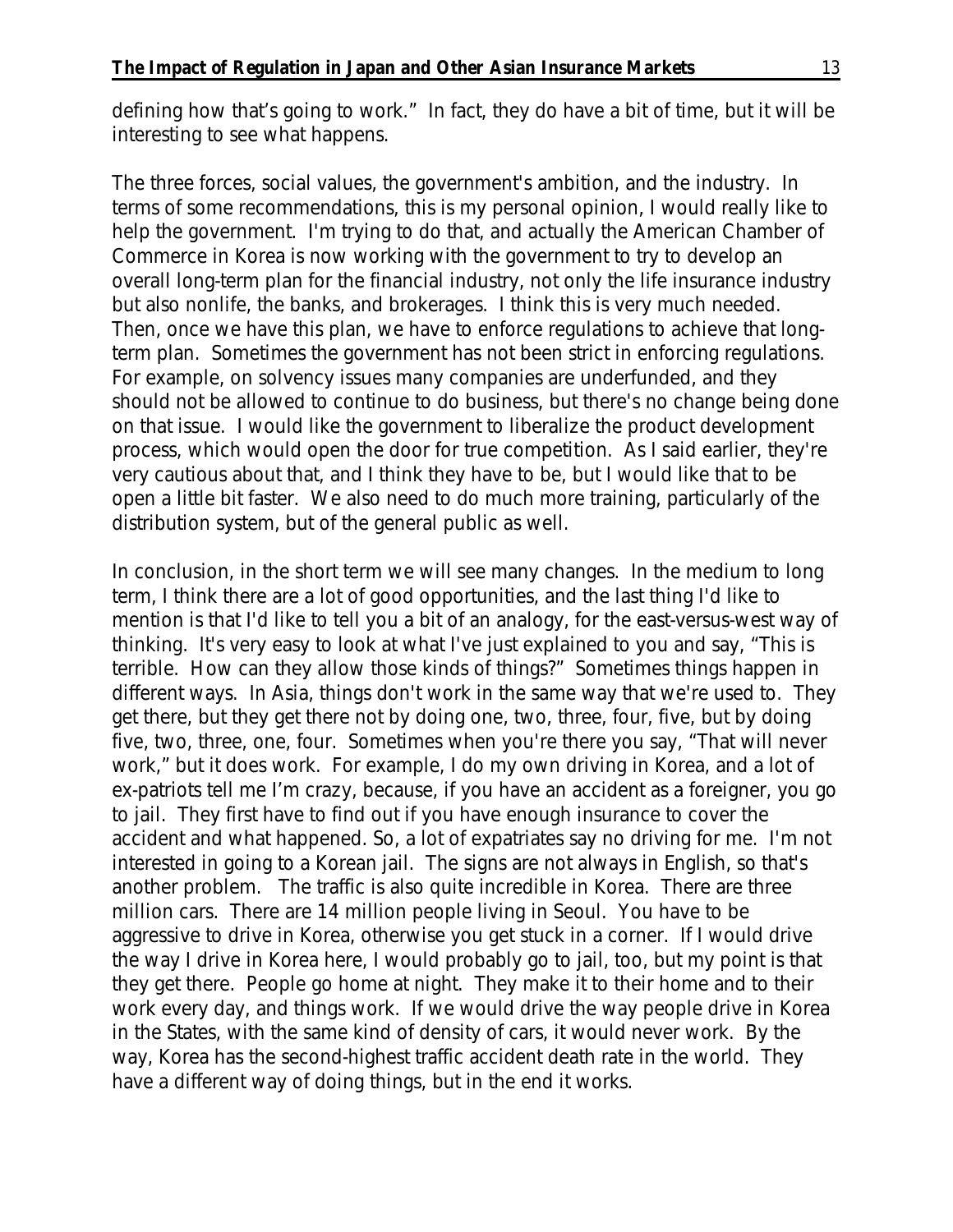I think the life insurance industry is in big trouble. There are many very important issues to deal with, but I really feel that, as desperate as it may look, they will get there with time and hard work.

**Mr. Conwill:** I have to say you're very courageous having been to Korea many times. I would definitely not get behind a wheel. Stephan said that every two weeks there is an announcement of a change in Korea, and the same thing is true of Japan. Every two weeks there is an announcement of a change. There's continual talk of change in Japan, but things change very slowly in that country.

I work for Milliman & Robertson Japan. I would like to turn the subject to regulatory trends in Japan, subtitled, "Understanding the Ministry of Finance and the Japanese View of Regulation." In order for an insurance company to do business in Japan, it's critical to have a good understanding of the Ministry of Finance (MOF). It is critical to understand how the MOF interacts with other semiregulatory bodies and with private industry because if you want to get anything done in Japan, you will need MOF approval. The best way to get approval is to know how they operate.

First, a very brief outline of a few key points in the history of life insurance in Japan. The industry itself got under way about a hundred years ago. As you may know, Japan closed itself off to trade with foreign countries almost entirely for about 250 years, between 1600 and 1850. It opened its markets up rather rapidly thereafter to trade, and around that time the insurance industry was established. Meiji Life was the first company in 1881. Japan then began to send students and diplomats all over the world to pick up technology. Actuarial science and insurance law were actually imported from Germany in the late 1800s. The very strict regulatory foundation that exists in Japan was brought from Germany about 100 years ago. The industry did quite well in the pre-war period of the early 1900s. Like the rest of the economy, it was in shambles in 1945 but was quickly reestablished after the war. It's interesting that when it was reestablished, most of the companies, which in the pre-war period had been stock companies, were restructured as mutuals, in part, because the U.S. occupation forces felt the mutual company format was a better way to run an insurance company.

In the 1950s and 1960s the industry played a very key role in capital formation in Japan. Around 1950, the industry accounted for only about 3% of total assets in Japan. Now that's more like 20–25%. They've been a real force for capital formation. The period of the 1950–1960s was really the industry getting back on its feet. Around 1973, the first foreign company entered Japan, and that was the beginning of a gradual period of product innovation and product change. In the 1950s and 1960s, the endowment plan had been the main policy sold in Japan. By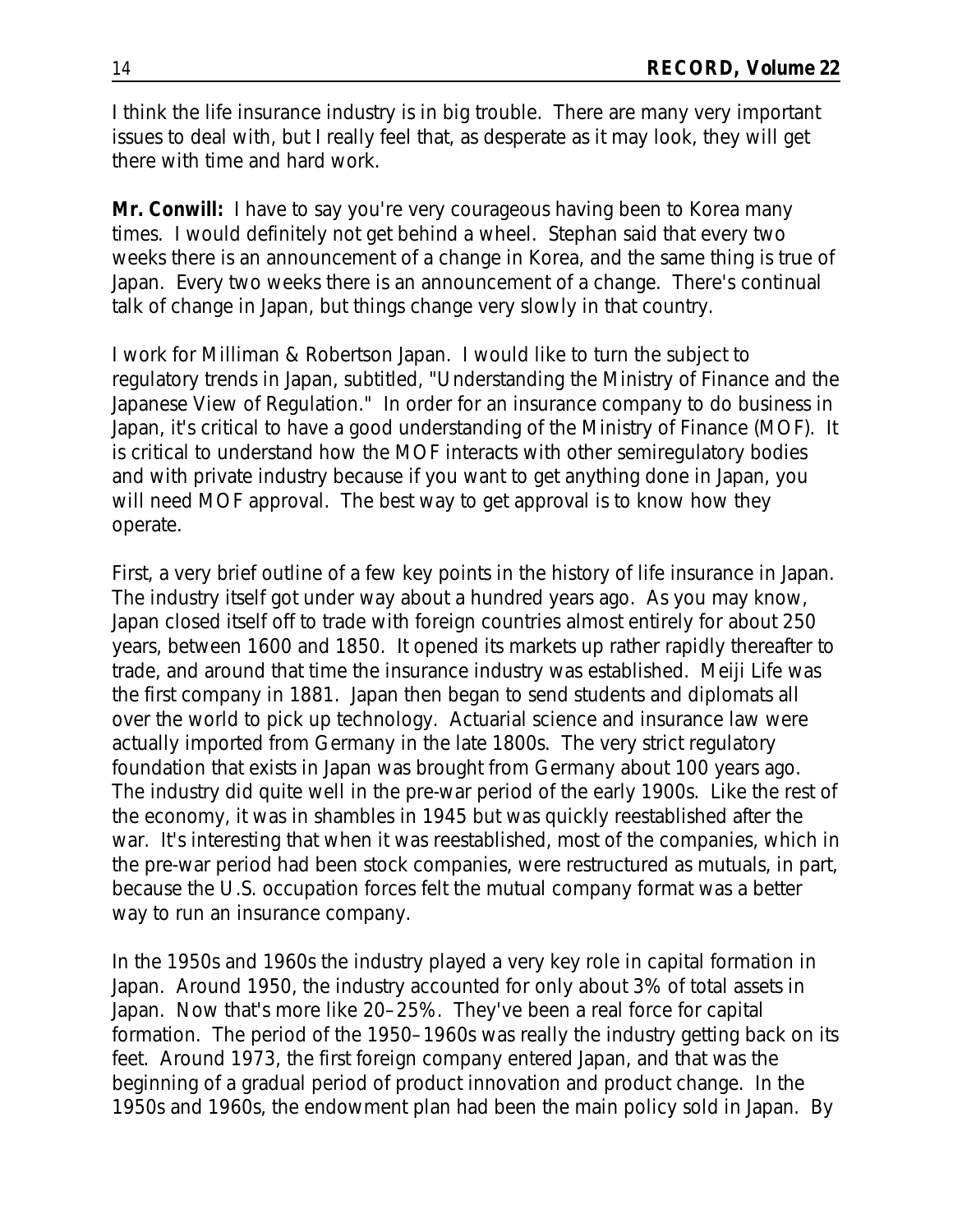the 1970s, you started seeing whole life, term life, and then a lot of health and accident riders in various combinations. Industry growth occurred in the 1970s and 1980s. By the mid-1980s, people were beginning to realize that the insurance law which had been brought from Germany 100 years ago—the foundation of the way we were doing business—was not adequate. Looking for ways to deregulate, bring greater product innovation, and really consumerism led to initial discussions of an insurance law which was passed after about ten years of deliberation, in 1996.

Until 1996, there were only 31 life insurance companies operating in Japan, which is really quite remarkable when you consider that this is the largest life insurance market in the entire world. In 1996 there were 13 new entrants, and we'll talk about why there are so many. Essentially as a result of deregulation, we have quite a few new companies. There is a very high concentration of business in the largest companies. Most of the products sold even today would be considered traditional by North American standards. Variable life is permitted for sale in Japan but is not a major part of the market. There's a very high degree of regulation on product design and price by the MOF. Distribution is mainly through salesladies. About 80% of the business sold in Japan is through sales ladies who work with friends, relatives, and neighborhood organizations. The market is definitely open, contrary to what you might hear in the press, but it is very hard to enter. The MOF will scrutinize your business plan and your home office operations in great detail before they will grant you a license. Although the official capital requirement is only about \$10 million U.S., in practice you'll probably need about ten times that much to establish an operation in Japan.

Let's take a look at just how big this market is. In a ranking of the largest insurance markets on a premium basis, Japan significantly exceeds the individual premium income of the U.S. Even if you ignore the premiums from the Postal Life Insurance Bureau, the largest insurance operation in the world, Japan still exceeds the U.S.

**From the Floor:** You said the market was open, but hard to enter. Could you elaborate on that?

**Mr. Conwill:** When I say the market is open, any company which is clearly solvent in its home market and submits a ten-year business plan of operations with the MOF describing planned marketing methods, the products you plan to offer, and the staffing of your operation, you receive a license from the MOF. In terms of the ability to operate fully in this environment and bring new ideas, you're quite limited. If you plan to come to Japan with a very new product or marketing method, you may be in negotiations for a very long time to get that plan of operations approved, but if you want to open an operation following relatively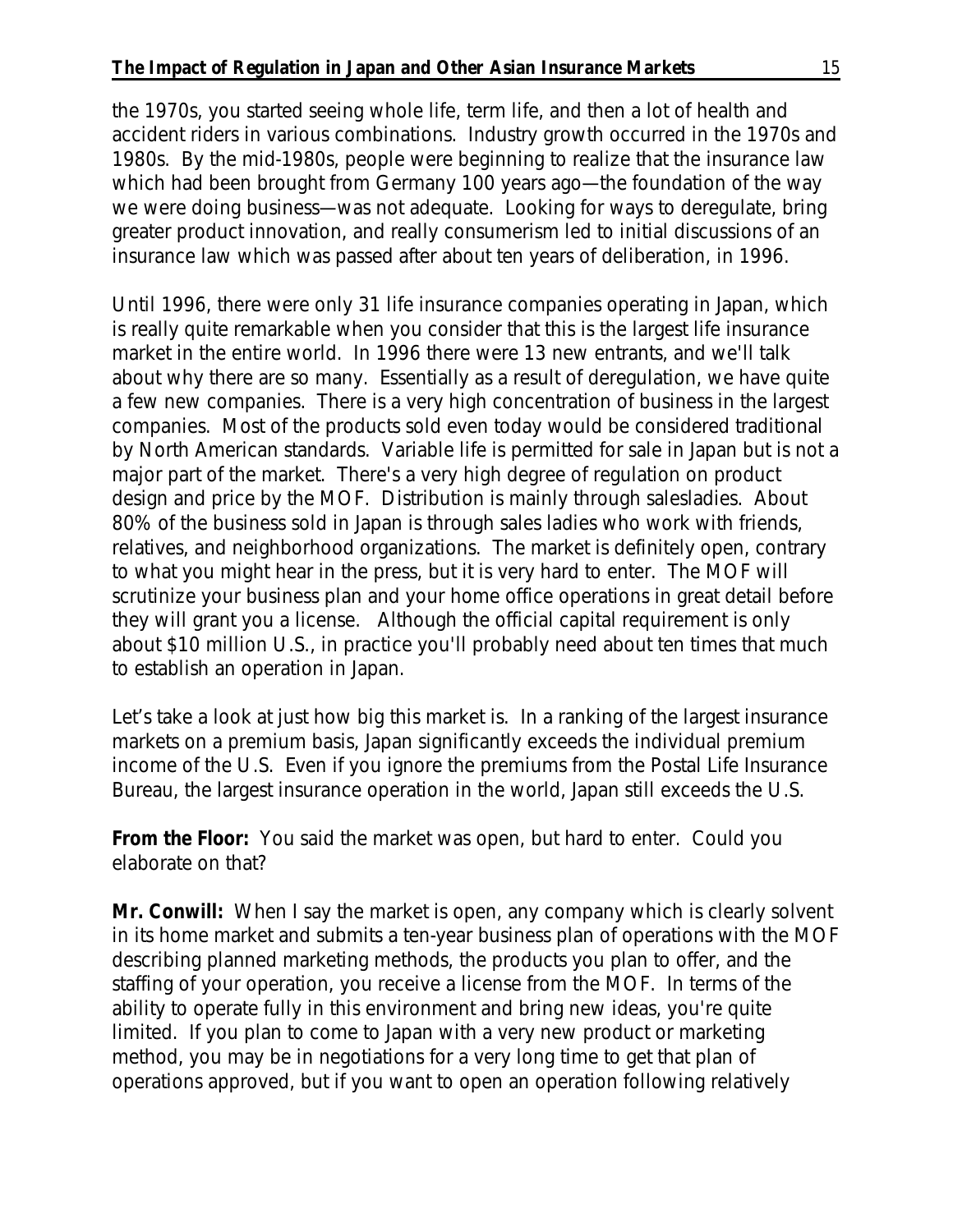traditional patterns in Japan, as long as you're capitalized well enough, you won't have a problem.

**From the Floor:** I've been following articles in the press about the life and nonlife sectors—Japanese companies can open subsidiaries in the opposite sector—and also opening up the third sector—can you comment on that?

**Mr. Conwill:** Until the new insurance law was made effective in 1996, life insurance companies were prohibited from owning and operating a nonlife company, a property/casualty company, and a property/casualty company could not set up a life insurance subsidiary. That restriction was removed in the new insurance law and is actually the reason for the large growth in companies, because 11 nonlife insurance companies have set up life insurance subsidiaries. This is probably the most important short-term effect of the new business law because many of these 11 companies are very well-capitalized, and have very strong marketing forces in the nonlife sector, and will at least have some success in selling insurance business.

Life insurance or annuities are contingent on life, either living or dying. Nonlife insurance is contingent essentially on property, and the third area is everything else, which usually means hospitalization, cancer, dread disease, and personal accident type coverages. Although it's not written into the regulations, the MOF has not permitted the largest life insurance companies to operate in the third area, or they have limited their ability to operate in the third area. The current dispute really centers around whether or not the access of the large companies to the third area should be liberalized and how rapidly. Many of the people on the U.S. side are saying if you're going to deregulate, you should deregulate the first and second areas, the primary areas first because they are the core of the market. After you deregulate the primary areas, it's fine to deregulate the third areas, but it's prejudicial to U.S. and foreign interests to deregulate in the third area, where the U.S. has historically been strong, without giving us a chance to operate in a freely deregulated first and second area.

Chart 1 shows the very rapid growth of the life industry premium which occurred in the 1980s and the leveling off which occurred in 1989 and 1990. The 1980s were a very good era for the life insurance industry in general. Beginning about 1990, there was the crash of the so-called bubble economy in Japan. Life insurance premiums leveled off, and it's generally believed that we're in a saturated or nogrowth era in life insurance. The bubble represents the equity spike in 1989 which is really quite significant both from an industry management perspective and a regulatory perspective. Keep in mind that Japanese companies historically invest 20–25% of their cash flow in equities. In the late 1980s, they were taking in large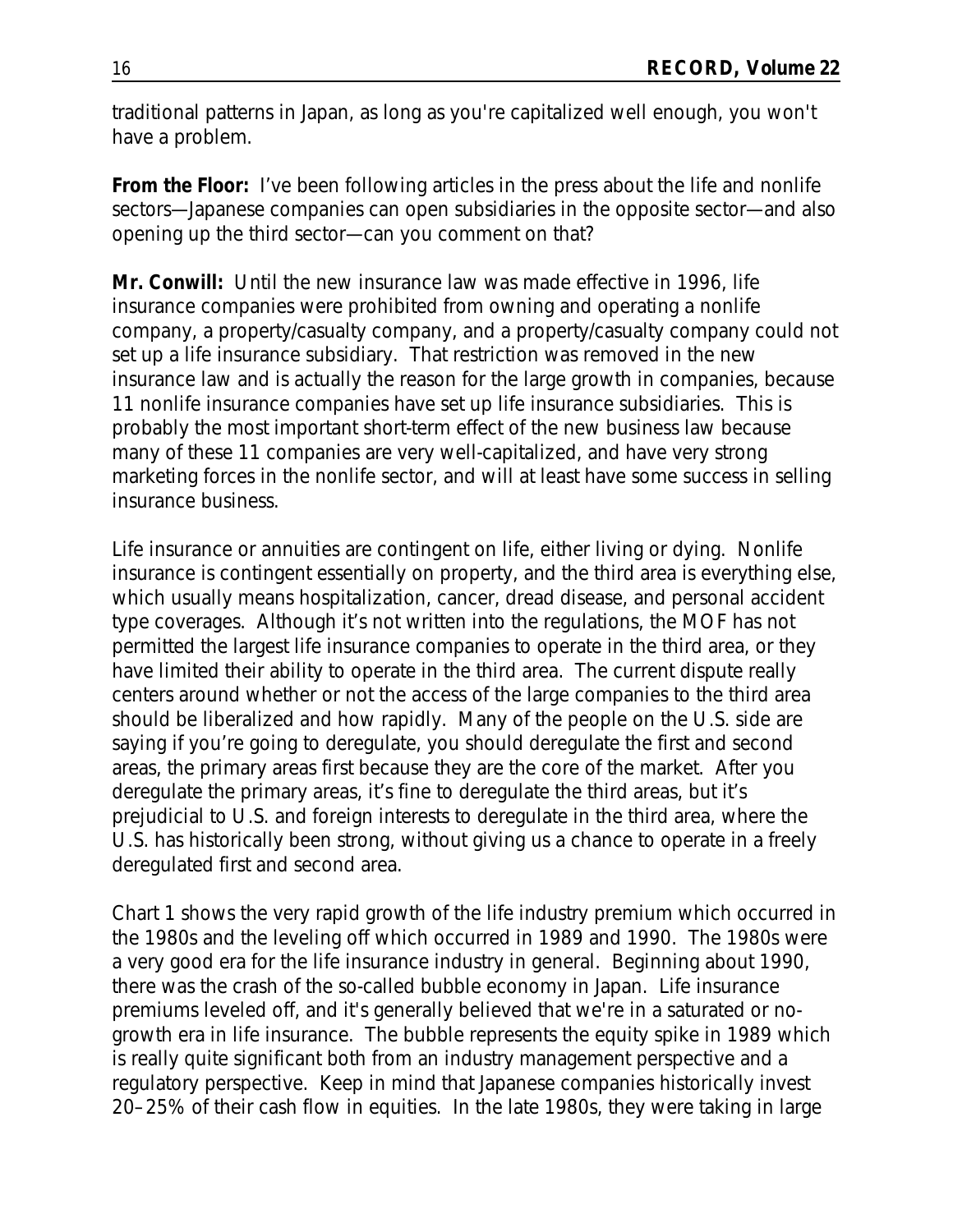amounts of money from single-premium endowment and other policies and investing in equities. It's not hard to imagine that there are companies in financial difficulty now as a result of this spike and the rapid decline in equity values which occurred over the following years.



CHART 1 HISTORY OF LIFE COMPANY PREMIUM

**From the Floor:** Have you seen any shift by Japanese companies to invest overseas?

**Mr. Conwill:** In the 1980s, there was a fairly big move to invest in U.S. Treasury securities. During that time, the yen decreased in value from about 260 yen to the dollar to around 100 yen to the dollar, and many companies have taken some serious capital losses. As a result of that experience, they really have been reluctant to diversify significantly abroad.

Deregulation has been a topic of discussion in Japan for about ten years, and the discussions really began around 1987, which was during the bubble economy. It's been really interesting to watch the evolution of discussion over the almost ten-year period. When the discussions began, there was a giddy sense of belief in the Japanese economy and that growth would go on forever. The initial focus of deregulation was really how can we provide more policyholder value? There was a concern that life insurance companies were building up gigantic amounts of hidden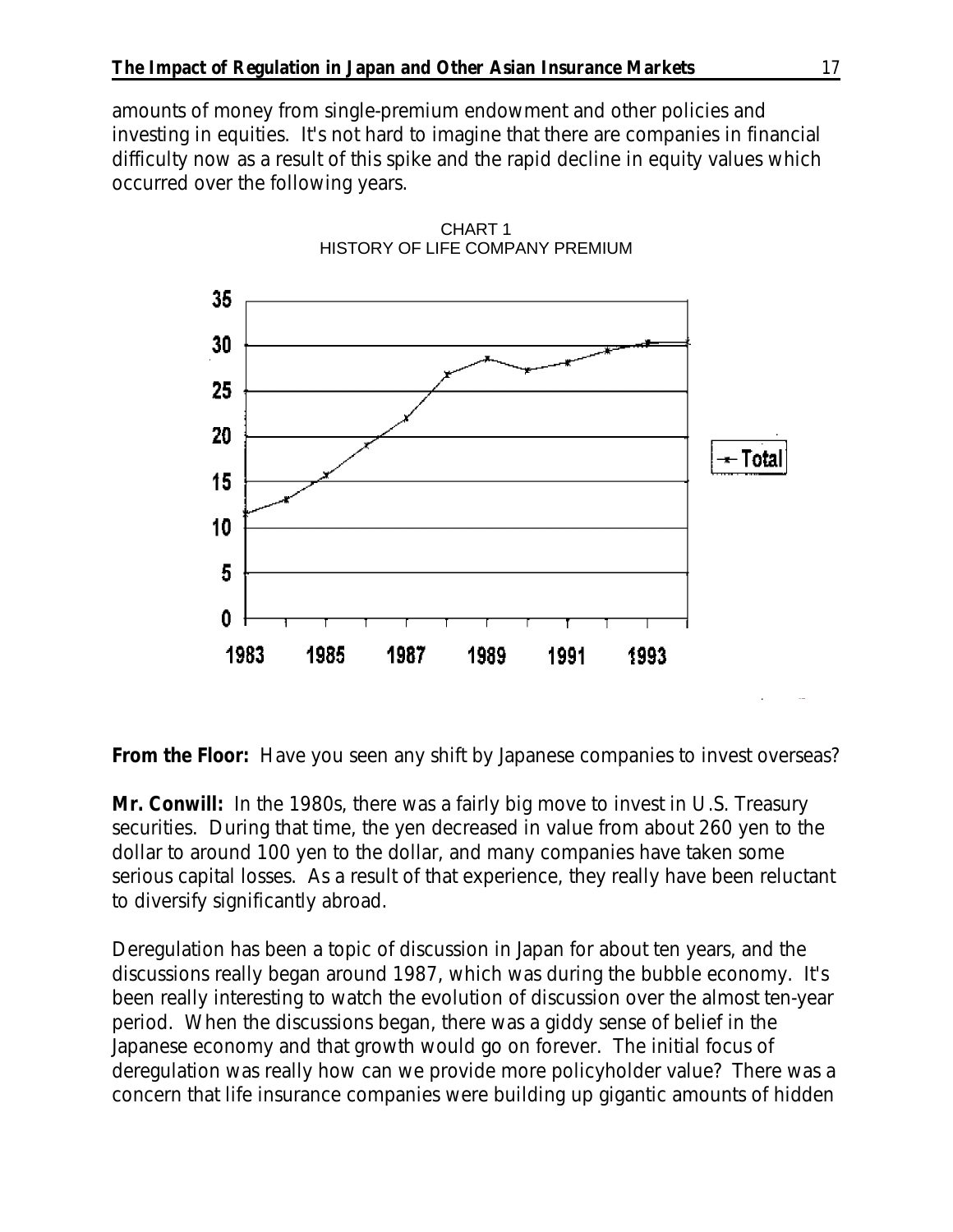surplus as a result of conservative accounting methods. There was a lot of discussion of—how can we improve policyholder dividends, and enhance value? How can we distribute this enormous amount of value that we're apparently building in our organizations? The discussions shifted rather quickly towards solvency and actuarial issues, and the law that was passed and became effective in 1996 contains less of an emphasis on deregulation and market opening, and a greater emphasis on solvency and accounting than it would have if we hadn't had the bubble experience.

The last point, that much discretion is left to the MOF, is absolutely critical to understanding the situation in Japan. The new insurance law is fairly vague in many important areas and specifically leaves discretion up to the MOF. There are many things that can happen contingent on MOF approval.

Let's take a look at life insurance regulatory bodies in Japan. Insurance regulation occurs at the Insurance Department of the MOF, and it's fairly significant that the Insurance Department is within the Banking Bureau at the MOF. Banking has been viewed in Japan as more significant than life insurance, and deregulation and innovation have occurred more rapidly in banking than in insurance. We've often been told that if you want to know what's going to happen in regulation of insurance, look to what was happening on the banking side five years ago. How does the Insurance Department at the MOF conduct its regulatory activities? They are notoriously understaffed at the MOF, and they do call on advice from many organizations including the Life Insurance Association of Japan, unofficially Nippon Life, and some of the other large companies in Japan. I think Stephan mentioned that if you bring a new product to Korea, it will be given to Samsung Life or some of your other competitors. It's humorous, but it's not a joke. If you bring a new product to Japan, it's possible that the MOF will ask for advice on the product from Nippon Life or another competitor. They also do have teams of academic advisors who support the rather small regulatory staff.

With what I've just said about the staffing at the MOF, we'll have a quick quiz. How many actuaries are there at the MOF? Keep in mind that this is a \$500-billion life insurance industry, the largest life insurance industry in the world, and it has very strict product regulation, price regulation, strict solvency requirements, and requirements for cash-flow testing. There are no actuaries at the MOF, and that brings another question, how do you regulate a \$500 billion life insurance industry without actuaries? The answer is very conservatively.

**From the Floor:** Why is that? Do you have any explanation?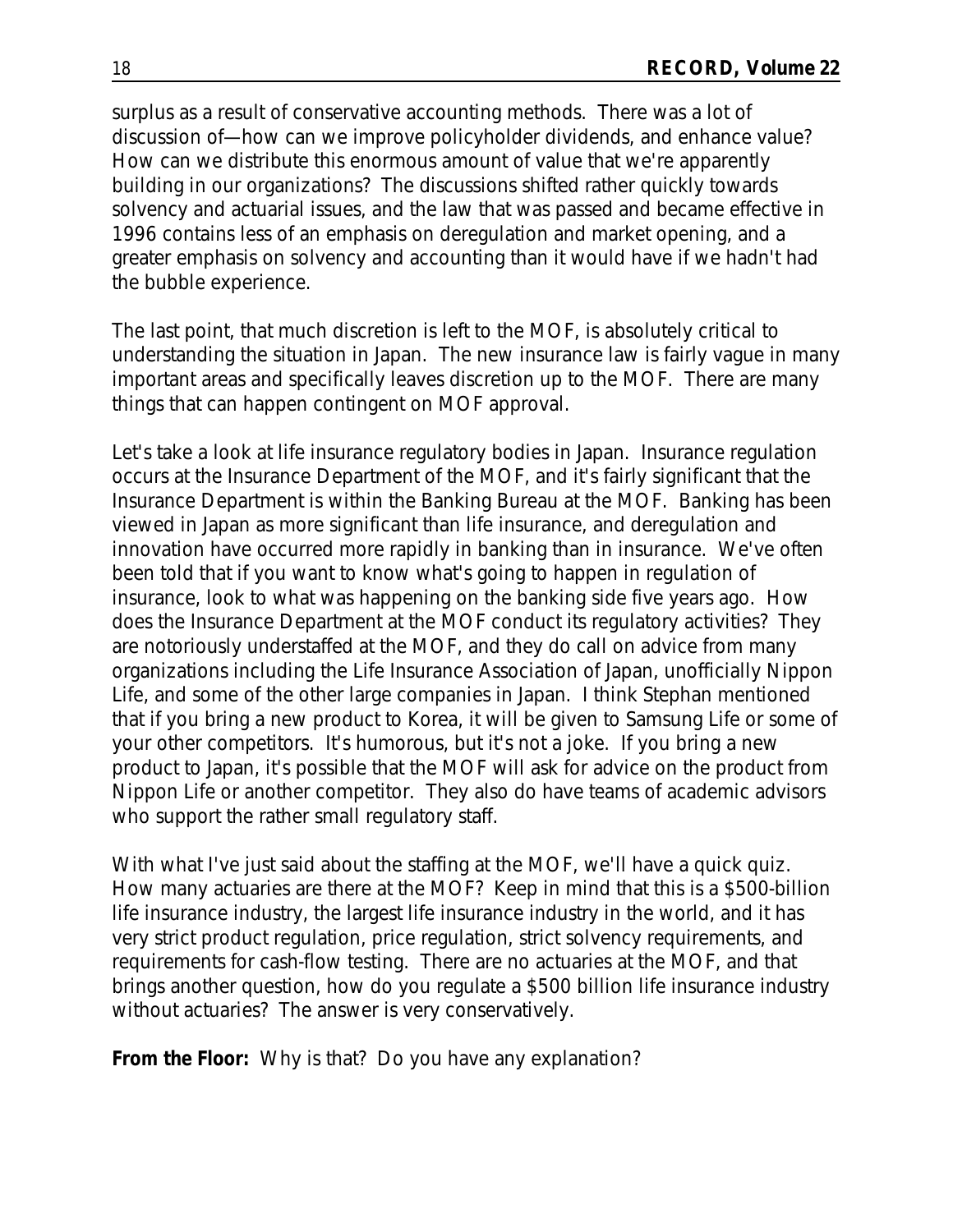**Mr. Conwill:** The MOF has historically hired mainly from Tokyo University or a few other very prestigious universities. It's one of the most sought-after positions in Japan. The MOF does not hire any experienced professionals, so everyone is homegrown. Also, at the MOF, like at private companies, they tend to rotate professionals among a wide variety of departments within the MOF to get wide exposure. Given that practice, it's not beneficial to someone's career to spend seven or eight years studying actuarial exams and becoming an actuary. The history of why that arose is really a very important question. The U.S. trade negotiators have been criticizing the fact that the MOF doesn't have the staff to implement deregulation, but culturally it will be very difficult for them to go out and hire 10–20 actuaries or whatever they might need. It's a very interesting point.

Things move slowly, and regulation is conservative in Japan. Here are a few things which are prohibited in Japan. Nonsmoker discounts are prohibited. The official reason is that there is not enough data to support giving discounts to nonsmokers. That's actually not true. The suspected real reason is fear of price competition and tobacco lobby pressure. Variable annuities are prohibited in Japan. The official reason is that insurance companies may not engage in the securities business. They can issue variable life but not variable annuities. The suspected real reason is pressure from the securities firms and the MOF paternalism. Variable annuities expose policyholders to too great a degree of risk. The experience with variable life, which was introduced in Japan in 1986 during that bubble period, was not a good one. Universal life is prohibited in Japan. The official reason is that insurance companies may not engage in the banking business. Universal life just looks an awful lot like a bank account. The suspected real reason is pressure from banks, fear of price competition and fear of massive replacement activity. The Japanese are very aware of what happened in the U.S. when universal life was introduced.

It is possible to get new products approved in Japan. A few things are essential to getting it done. Enlist the support of your company colleagues. If you do establish an operation in Japan or acquire an operation, you'll find that if a new idea comes from a parent company from the west, you may have a lot of trouble building a consensus within your own company that this is a good idea. You'd better start and enlist your own staff. Prepare very obsessively. When you file the new product with the MOF, you will be asked questions in minute detail about the development, pricing, and marketing of the product, and the impact of the product on your financials. Pursue both high- and working-level contacts at the MOF and then be very polite in almost all the discussions. Apply trade pressure, but try to be subtle in your application of trade pressure, and find a respected industry partner. If you feel it may be to your advantage, don't be afraid to go talk to a potential partner. You may gain an advantage by talking directly to Nippon or the other people who are going to see your product in the end anyway.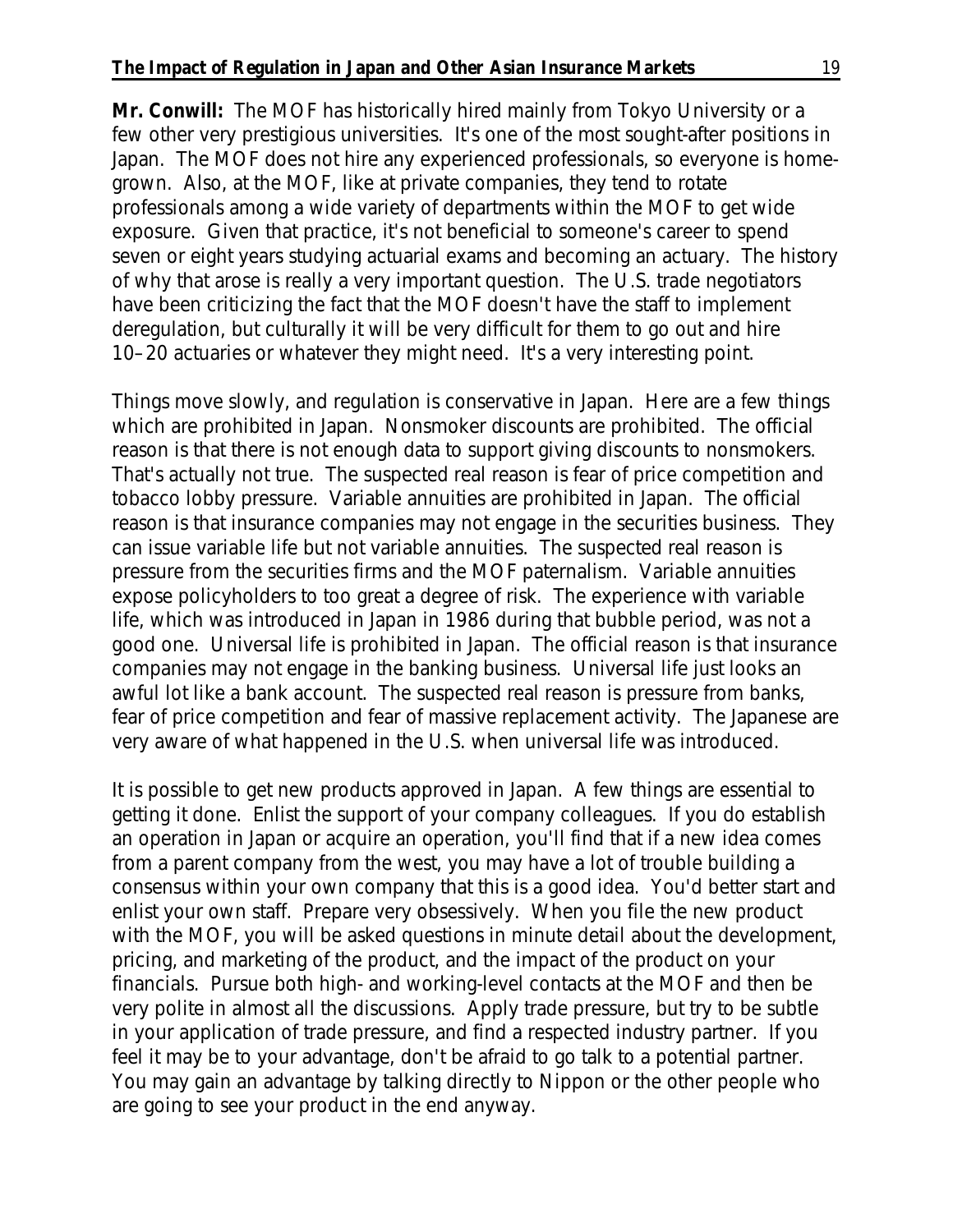Moving back to deregulation, among the stated goals of deregulation at the time the process started in the late 1980s was promotion of competition. There was a feeling that the companies were amassing great wealth, and there should be more competition, more product opportunities, and more price competition. Preserving the soundness of the business was a priority. They wanted to introduce competition but maintain a sound business at the same time. As we said earlier, the trend in the initial discussions focused on competition, and the end result was more related to soundness of the business, and ensuring fairness and equity. We could talk about this for a long time, but the concept of fairness is very culturally relative. You can discuss the concept of fairness and equity for years before you come to a real agreement.

We had a question earlier about life/nonlife entry, and I think I said that the impact of deregulation will really not be seen in Japan for five or more years, but there are a few immediate impacts. The first is that there were 13 new life insurance companies in 1996. Eleven of them were subsidiaries of nonlife companies. There are two, new foreign companies. This really will change the market. The new companies will not get a 28% market share as fast as occurred in Korea, but they will take market share in a market that, as we saw earlier, is already rather flat. Six new nonlife insurance companies were set up by the life companies, and that will have an effect of stretching the management of the life companies.

Let's try to make a forecast of where things are going in the mid-term, maybe the next 5–10 years, in Japan. There are still a few foreign companies looking at the market. There's still some interest in Japan. We'd anticipate another five or so new companies entering the market in the mid-term. There may be some restructuring of existing companies. As a result of the bubble economy, there are four or five companies in Japan with extremely weak balance sheets. The new business law does allow demutualization, which, in the past, had not been a very viable possibility. It's possible that as a result of the solvency concerns there will be serious restructuring. It may not be a merger or demutualization, but it could be a dramatic change to a few of the existing companies. Currently, after the new business law, banks and brokerage firms still cannot own a life insurer. That's been discussed at the Diet and within the industry for quite a long period of time. We could see that happen. There will be some increase in product design, flexibility, and price competition. Somewhat ironically, in 1996, the MOF put a lot of pressure on companies to adopt a uniform pricing approach, significantly increasing margins over those that had existed in the past couple of years, mainly to try to rebuild industry capital. With 13 new companies and with U.S. trade pressure, it's inevitable that the price competition will creep up regardless of the MOF's desire to keep a cap on it in the short term.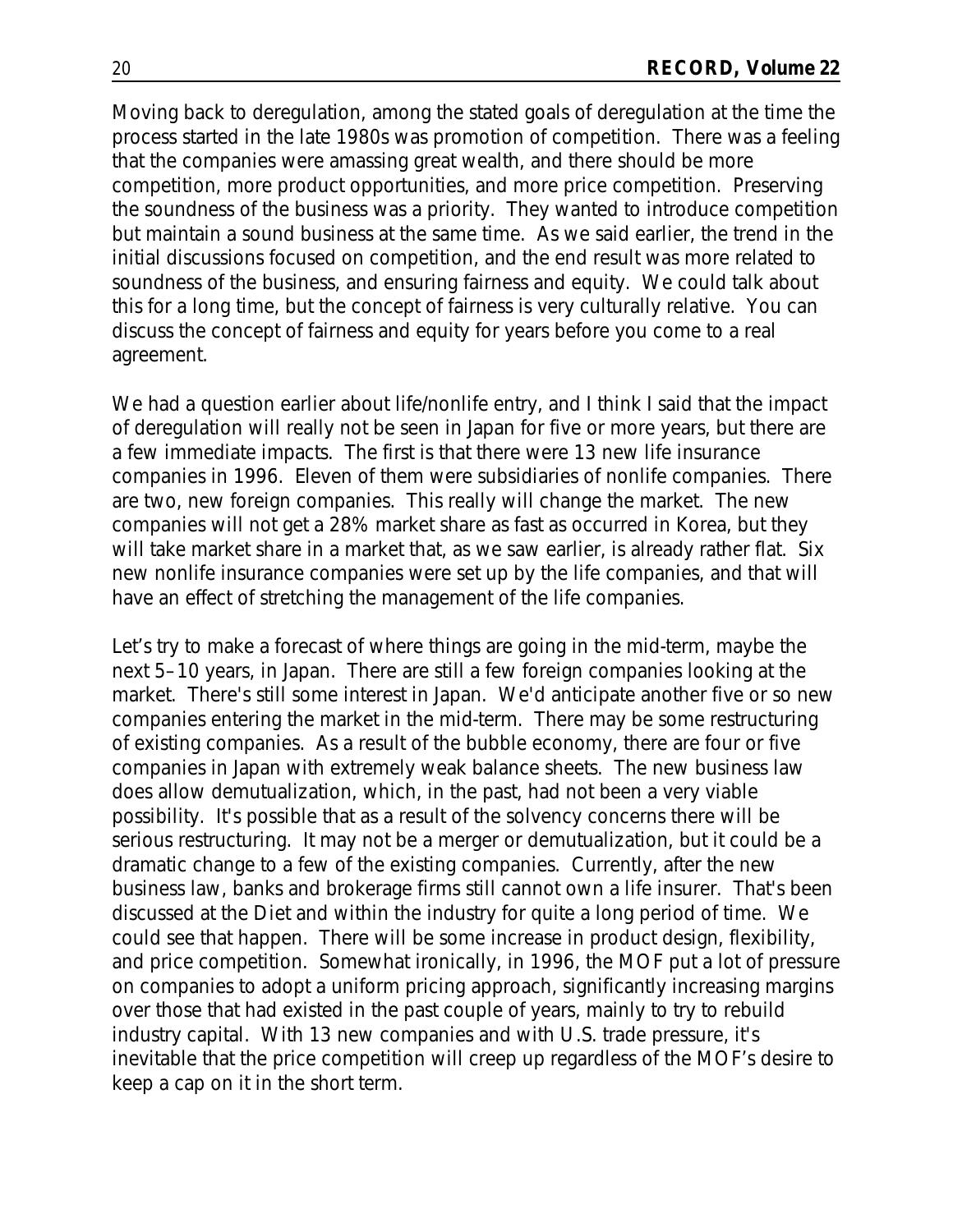There is growth in the brokerage distribution of insurance. Independent agents may now sell life insurance policies from more than one company, which, in the past, had been prohibited. If that's coupled with meaningful price deregulation, it could have an impact on the industry. I mentioned earlier that about 80% of business in Japan is still sold through salesladies. A few companies, most notably Sony Life and Prudential Life, introduced professional male agency systems in Japan. Those two companies have been doing quite well, and there's an increase in professionalism even among the more traditional agency forces of the large companies

**From the Floor:** Can you comment on ceding companies' freedom to use reinsurers? The specific question is, do they have to use local reinsurers? What are deposit requirements in the case of offshore reinsurance?

**Mr. Conwill:** In Japan, almost all life reinsurance is done by insurers that are licensed or do have operations actually in Japan.

**From the Floor:** Operations or companies?

**Mr. Conwill:** Offices in Japan. So, Kyoei Life, the large local Japanese company, and Swiss Re and Munich Re have offices in Japan. I can't comment on the actual deposit requirements of offshore companies. There are a handful, six or seven companies, that do very small amounts of reinsurance that do not have an actual operation in Japan.

**From the Floor:** Does the MOF require a ceding company to reinsure with a company that has a license in Japan?

**Mr. Conwill:** The MOF does not require it.

**Mr. Jaros:** I can answer for Hong Kong. I don't believe there is any requirement that you have a company in Hong Kong. We've talked to a number of reinsurers outside of Hong Kong, and there are no restrictions on having a deposit there.

**Mr. Rajotte:** In Korea, the government used to have full ownership of the reinsurer, and everybody had to do their business with KRIC, a Korean reinsurer. That's changing. They don't own it, and officially, you don't have to do business with the Korean reinsurer, but if you reduce your reinsurance portion, it's suspected that it might have an impact on other dealings you might have with the government, indirectly. I've tried to reduce our percentage with the Korean reinsurer, and I was very gently told not to do that. In terms of foreign reinsurers, they are in Korea as well, but there are no requirements, and the government just doesn't worry about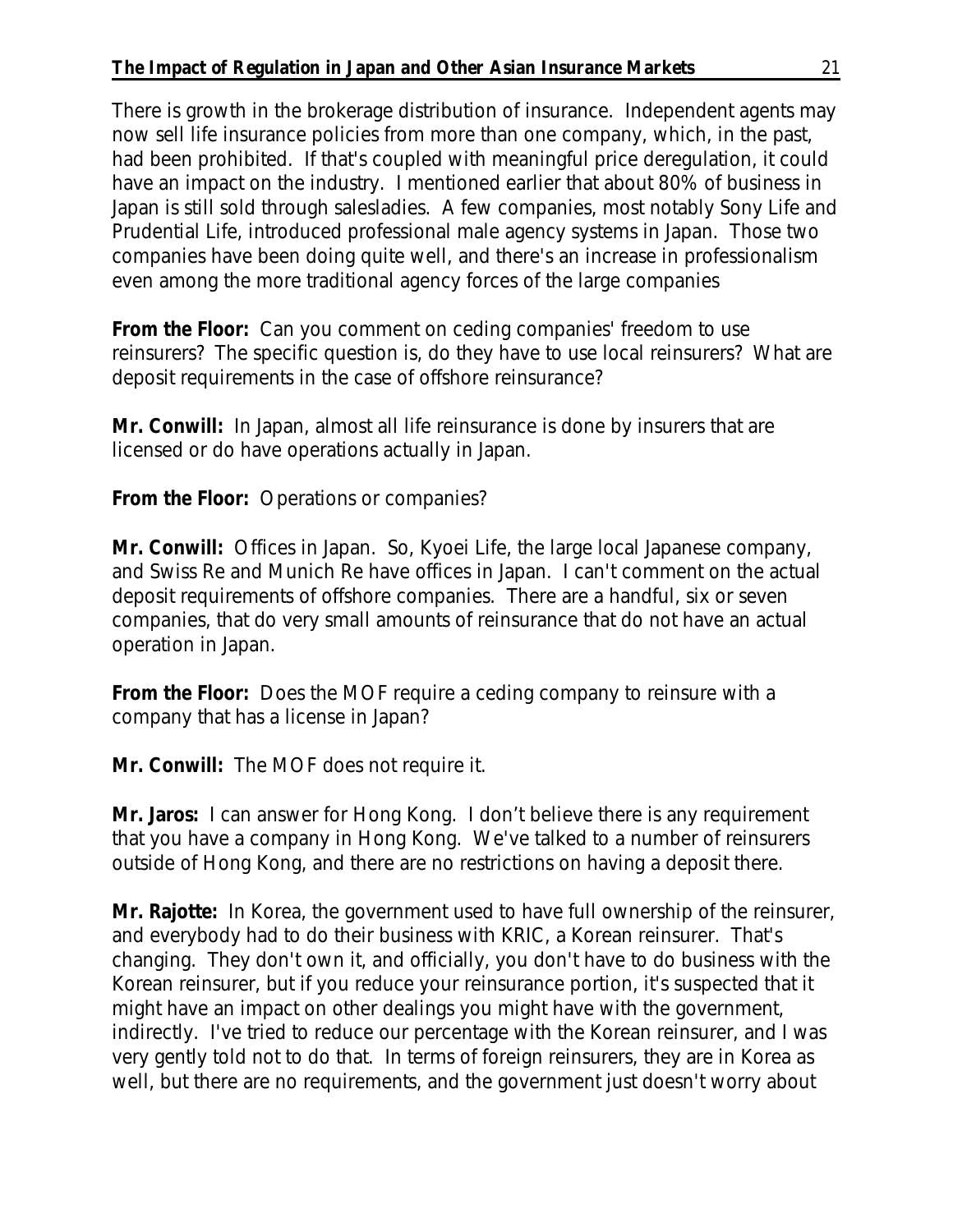that. They're just thinking big reinsurers must be good and must be professional. We have a lot of other problems to deal with. They don't have time.

**From the Floor:** With the exclusion of Hong Kong and Macau from China insurance law, once China takes over, is there potential that the Hong Kong companies can get into the China market?

**Mr. Jaros:** I don't know. There are a lot of companies that seem to be speculating, but it's anybody's guess on whether or not that will actually happen.

**From the Floor:** I have a remark about the Korean market. You say that in 1997, the Korean government may allow cross-border selling of life insurance. Based on my experience in Taiwan, they won't allow U.S. companies to sell their products, simply because the premiums are significantly lower than those offered in the local market. I don't believe the government can tolerate such significant competition from American products.

**Mr. Rajotte:** Yes I agree, but I'm hoping that this will be a catalyst for changes.

**Mr. William J. Bugg, Jr.:** I'd like to make a comment, it doesn't sound like prices are high enough. You gave the exhibit showing how well the companies are doing. So, I can't figure out why you'd want to charge less.

**Mr. Rajotte:** I don't think it's a question of less. I think it's a question of offering a different kind of product.

For example, ING has universal life somewhere else in the world. When we are cross-border selling, perhaps we can sell universal life in Korea, but, when I questioned the government about what they mean by cross-border, there's no clear answer on that.

**From the Floor:** My understanding is that in some countries there are underground sales of universal-life-type products. Could you comment on whether that would motivate the government to approve the product from the current companies in Korea or from outside?

**Mr. Conwill:** By underground sales, do you mean sales in that country by a life insurer outside of the country?

**From the Floor:** Unauthorized sales.